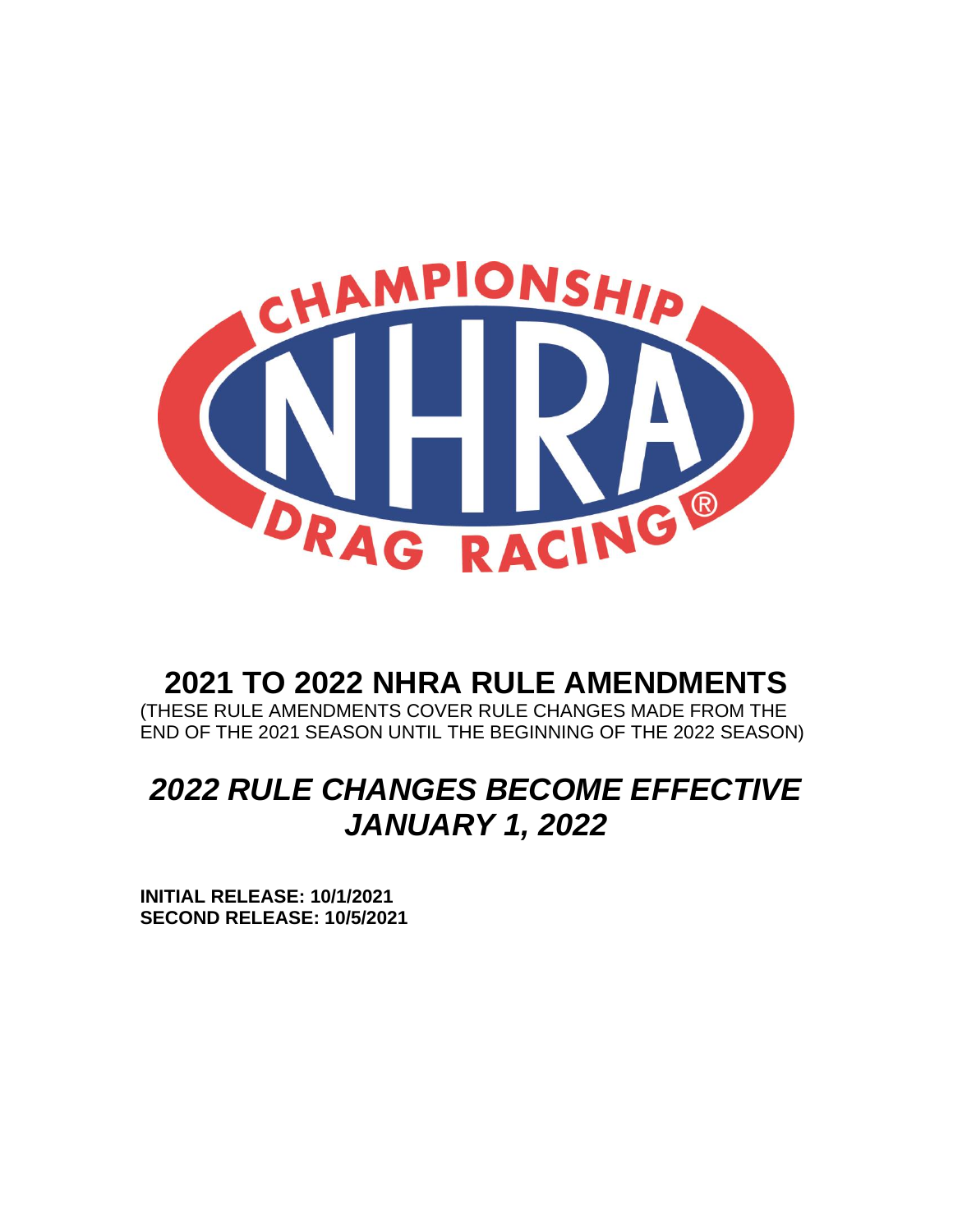## **TABLE OF CONTENTS**

#### **NHRA RULE AMMENDMENTS MADE FROM THE END OF THE 2021 SEASON TO THE BEGINNING OF THE 2022 SEASON**

#### **Note:**

All section and page numbers refer to those found in the latest version of the 2021 NHRA Rulebook Amendments.

Rulebook.Additions are Blue underline

Deletions are Red strikethrough

Yellow highlights indicate the most recent updates. If a section has been updated, the date of the revision is indicated in the section title.

| INTRODUCTION, HAVE A TECH QUESTION?, DIVISION 4 (PAGE III)          |
|---------------------------------------------------------------------|
| INTRODUCTION, DIVISION FIELD OFFICES, SOUTH CENTRAL DIVISION (4)    |
| INTRODUCTION, NHRA JR. STREET (PAGE XVII) (10/1/2021) 8             |
| SECTION 4A: SUPER PRO, PRO SPORTSMAN, DRIVER: 10, HELMET            |
| SECTION 4B: ADVANCED ET, DRIVER: 10, HELMET (PAGE 12) (10/1/2021) 9 |
| SECTION 4C: E.T. MOTORCYCLE, RIDER: 10, HELMET (PAGE 15)            |
| SECTION 4E: E.T. SNOWMOBILE, RIDER: 10, HELMET (PAGE 19)            |
| SECTION 4F: ALL-TERRAIN VEHICLE, RIDER: 10, HELMET (PAGE 22)        |
| SECTION 5: NHRA TOP FUEL HARLEY DRAG RACING SERIES, ENGINE:1,       |
| SECTION 5: NHRA TOP FUEL HARLEY DRAG RACING SERIES, RIDER: 10,      |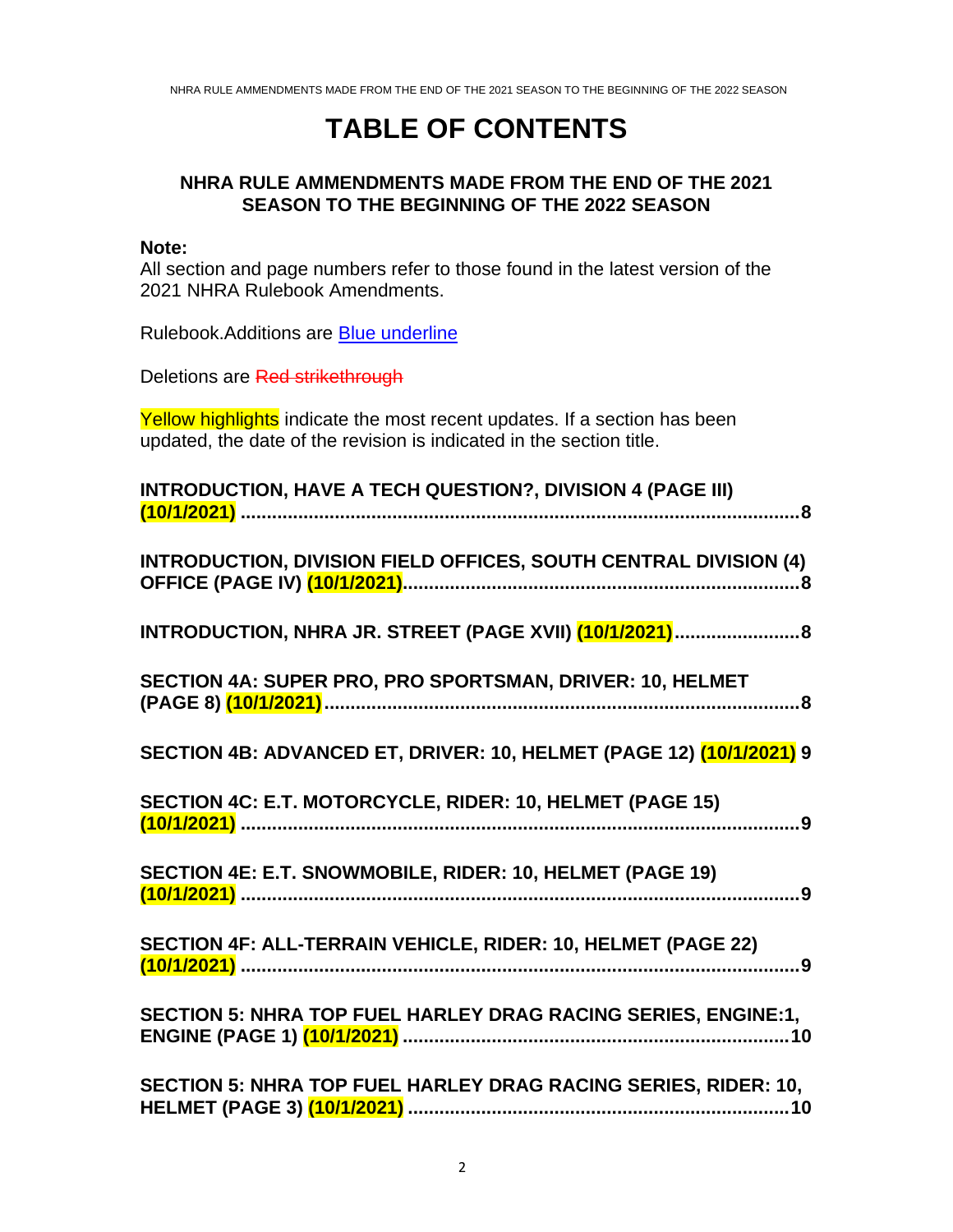| <b>SECTION 6: E3 SPARK PLUGS NHRA PRO MOD DRAG RACING SERIES</b><br>PRESENTED BY J&A SERVICE, DRIVETRAIN: 2, TRANSMISSION (3RD |
|--------------------------------------------------------------------------------------------------------------------------------|
| <b>SECTION 6: E3 SPARK PLUGS NHRA PRO MOD DRAG RACING SERIES</b><br>PRESENTED BY J&A SERVICE, DRIVER: 10, HELMET (PAGE 10)     |
| SECTION 7A: TOP SPORTSMAN, DRIVER: 10, HELMET (PAGE 6)                                                                         |
| SECTION 7B: TOP DRAGSTER, DRIVER: 10, HELMET (PAGE 10) (10/1/2021)                                                             |
| SECTION 8: SUPER STREET, DRIVER: 10, HELMET (PAGE 6) (10/1/2021).11                                                            |
| SECTION 9: SUPER GAS, DRIVER: 10, HELMET (PAGE 2) (10/1/2021)11                                                                |
| SECTION 11A: STOCK CARS, DESIGNATIONS, CLASS WEIGHT BREAKS                                                                     |
| SECTION 11A: STOCK CARS, DRIVER: 10, HELMET (PAGE 12) (10/1/2021)                                                              |
| SECTION 11B: NHRA FACTORY STOCK SHOWDOWN, ENGINE: 1, OIL<br><b>SYSTEMS (NEW SECTION AFTER OIL CONTAINMENT) (PAGE 15)</b>       |
| SECTION 12A: SUPER STOCK, DRIVER: 10, HELMET (PAGE 11) (10/1/2021)<br>12                                                       |
| SECTION 13: COMP, ENGINE: 1, CYLINDER HEADS (NEW SECTION                                                                       |
| SECTION 13: COMP, ENGINE: 1, ENGINE (PAGE 1) (10/1/2021) 13                                                                    |
| SECTION 13: COMP, DRIVETRAIN: 2, TRANSMISSION, MANUAL (PAGE 3)                                                                 |
| SECTION 13A: GAS DRAGSTER, DESIGNATIONS (PAGE 5) (10/1/2021)  14                                                               |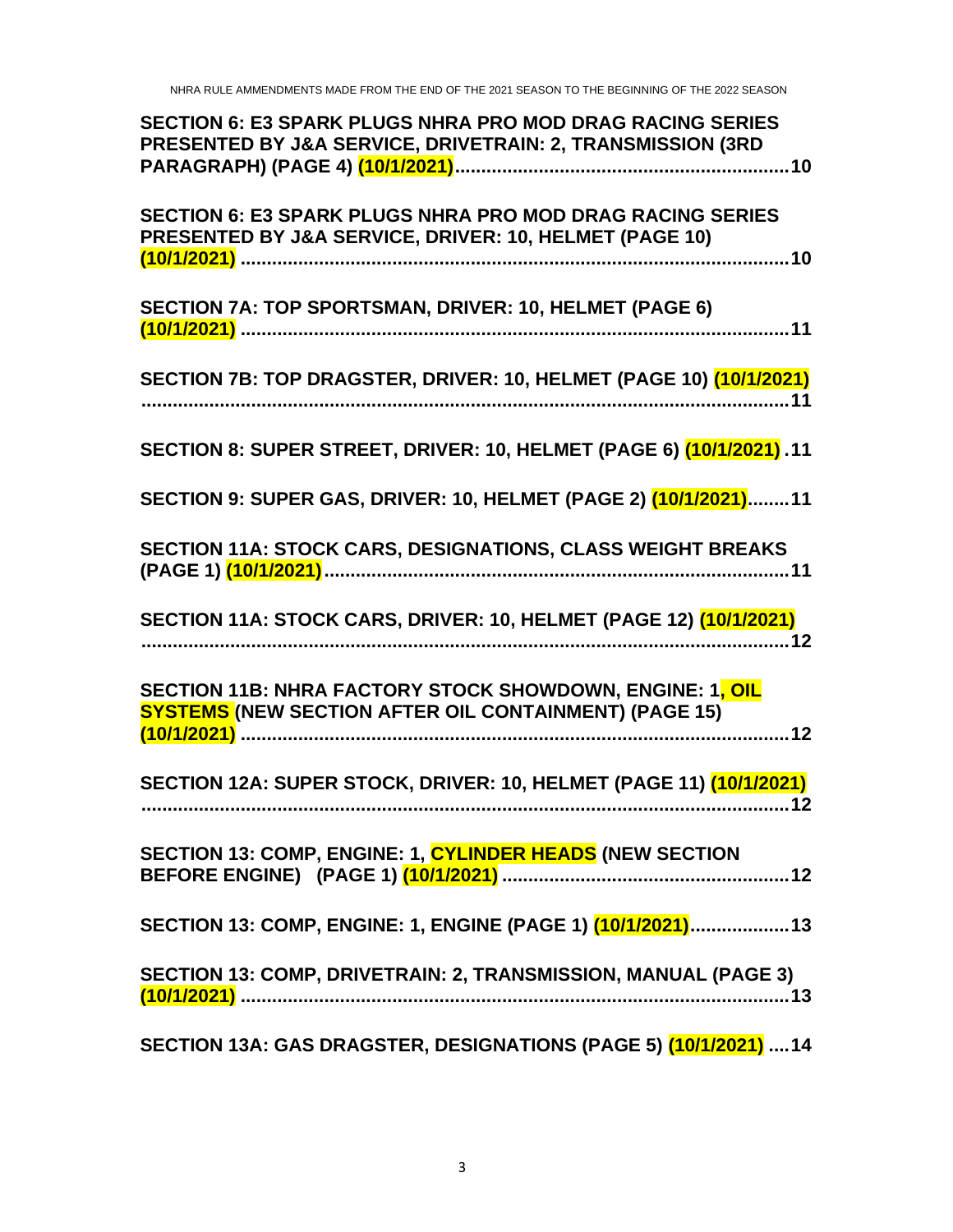| SECTION 13A: GAS DRAGSTER, DESIGNATIONS, CLASSES (ADD AFTER        |
|--------------------------------------------------------------------|
| SECTION 13A: GAS DRAGSTER, ENGINE: 1, CYLINDER HEADS (PAGE 11)     |
| SECTION 13A: GAS DRAGSTER, DRIVETRAIN: 2, TRANSMISSION,            |
| SECTION 13A: GAS DRAGSTER, DRIVETRAIN: 2, TRANSMISSION,            |
| SECTION 13A: GAS DRAGSTER, DRIVER: 10, HELMET (PAGE 9) (10/1/2021) |
| SECTION 13B: ECONO DRAGSTER, ENGINE: 1, CYLINDER HEADS (PAGE       |
| SECTION 13B: ECONO DRAGSTER, DRIVETRAIN: 2, TRANSMISSION,          |
| SECTION 13B: ECONO DRAGSTER, DRIVER: 10, HELMET (PAGE 13)          |
| SECTION 13C: NOSTALGIA DRAGSTER, ENGINE: 1, DESIGNATIONS,          |
| SECTION 13C: NOSTALGIA DRAGSTER, ENGINE: 1, CYLINDER HEAD          |
| SECTION 13C: NOSTALGIA DRAGSTER, ENGINE: 1, ENGINE (PAGE 14)       |
| SECTION 13C: NOSTALGIA DRAGSTER, DRIVETRAIN: 2, TRANSMISSION,      |
| SECTION 13C: NOSTALGIA DRAGSTER, DRIVER: 10, HELMET (PAGE 16)      |
| SECTION 13D: ALTERED AND STREET ROADSTER, DESIGNATIONS             |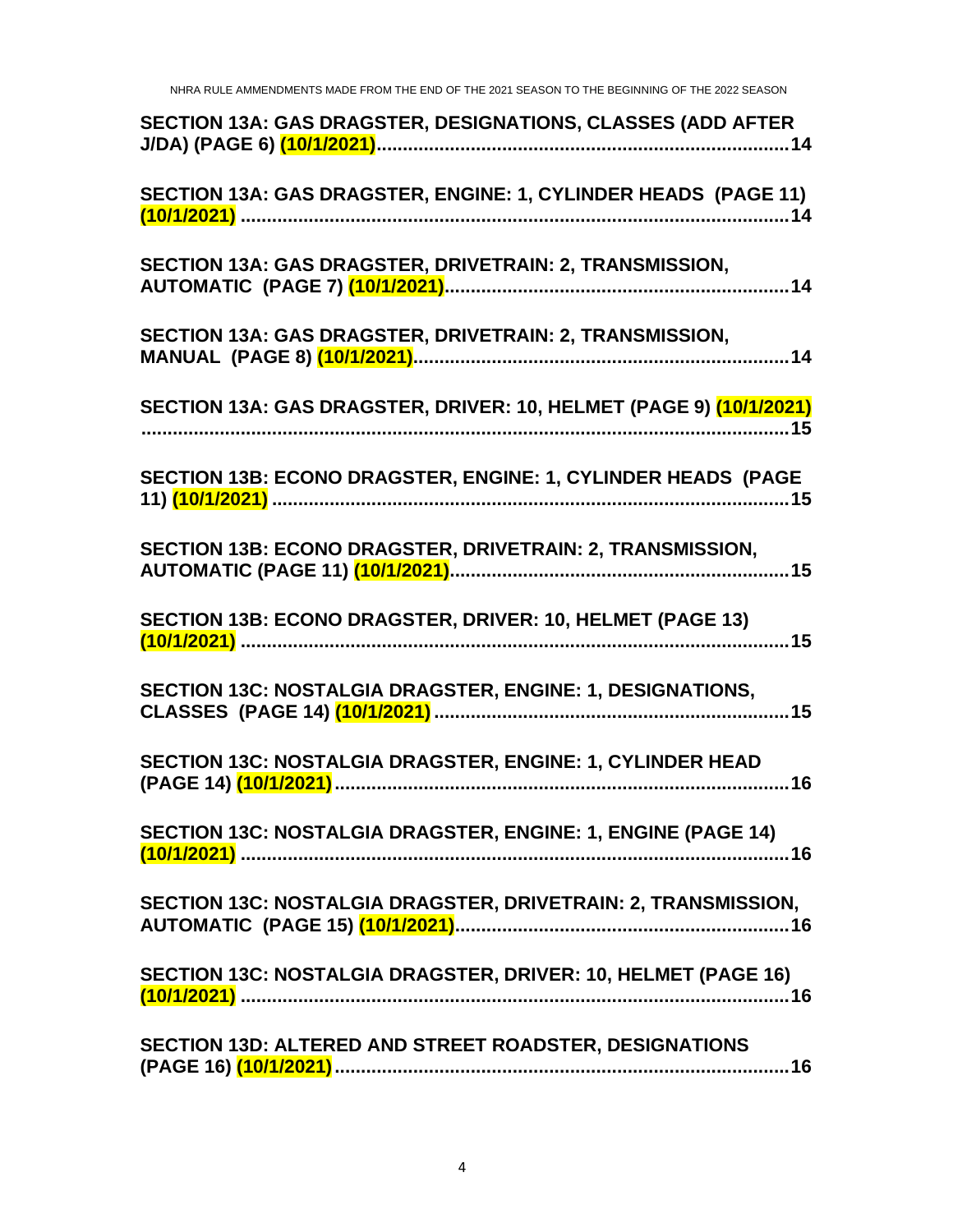| SECTION 13D: ALTERED AND STREET ROADSTER, DESIGNATIONS,<br>CLASSES (ADD AFTER L/A) S (PAGE 17) (10/1/2021)  16 |
|----------------------------------------------------------------------------------------------------------------|
| SECTION 13D: ALTERED AND STREET ROADSTER, DESIGNATIONS,                                                        |
| SECTION 13D: ALTERED AND STREET ROADSTERS, ENGINE: 1,<br>CYLINDER HEADS, ALTEREDS (PAGE 18) (10/1/2021)  17    |
| SECTION 13D: ALTERED AND STREET ROADSTER, ENGINE: 1, CYLINDER                                                  |
| SECTION 13D: ALTERED AND STREET ROADSTER, DRIVETRAIN: 2,<br>TRANSMISSION, AUTOMATIC (PAGE 21) (10/1/2021) 17   |
| SECTION 13D: ALTERED AND STREET ROADSTER, DRIVETRAIN: 2,                                                       |
| SECTION 13D: ALTERED AND STREET ROADSTER, FRAME: 4, ROLL                                                       |
| SECTION 13D: ALTERED & STREET ROADSTER, DRIVER: 10, HELMET                                                     |
| SECTION 13E: ALTERED TRUCK, ENGINE: 1, CYLINDER HEADS (PAGE 27)                                                |
| SECTION 13E: ALTERED TRUCK, DRIVETRAIN: 2, TRANSMISSION,                                                       |
| SECTION 13E: ALTERED TRUCK, DRIVETRAIN: 2, TRANSMISSION,                                                       |
| SECTION 13E: ALTERED TRUCK, DRIVER: 10, HELMET (PAGE 31)                                                       |
| SECTION 13F: ECONO ALTERED, ENGINE: 1, CYLINDER HEADS (PAGE 31)                                                |
| SECTION 13F: ECONO ALTERED, DRIVETRAIN: 2, TRANSMISSION,                                                       |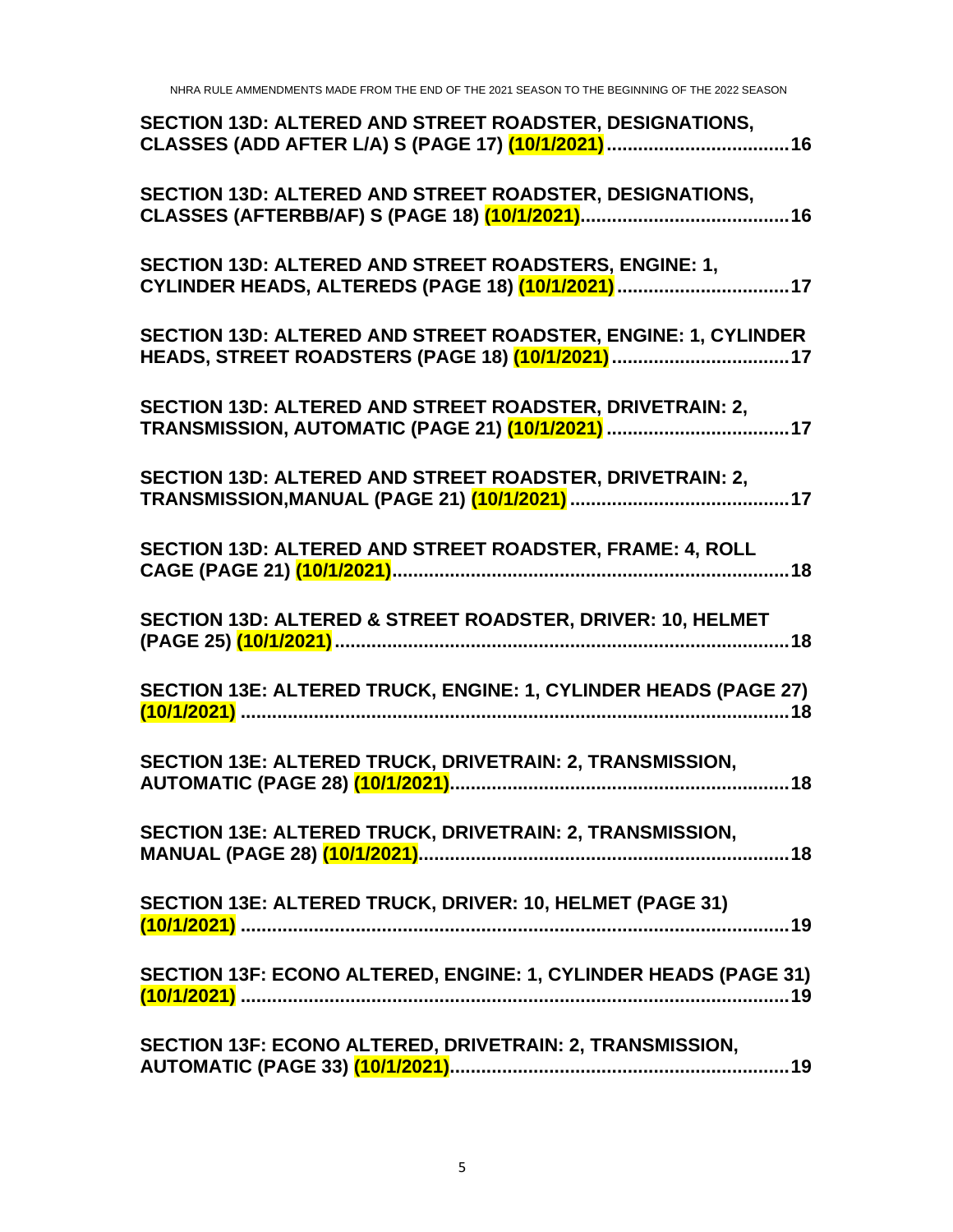| SECTION 13F: ECONO ALTERED, DRIVER: 10, HELMET (PAGE 36)            |
|---------------------------------------------------------------------|
| SECTION 13G: SUPER MODIFIED, DESIGNATIONS (PAGE 37) (10/1/2021) 19  |
| SECTION 13G: SUPER MODIFIED, DESIGNATIONS, CLASSES, E/SM (PAGE      |
| SECTION 13G: SUPER MODIFIED, ENGINE: 1, CYLINDER HEADS (PAGE        |
| SECTION 13G: SUPER MODIFIED, DRIVETRAIN: 2, TRANSMISSION,           |
| SECTION 13G: SUPER MODIFIED, DRIVETRAIN: 2, TRANSMISSION,           |
| SECTION 13G: SUPER MODIFIED, DRIVER: 10, HELMET (PAGE 44)           |
| SECTION 14: TOP ALCOHOL DRAGSTER, DRIVER: 10, HELMET (PAGE 11)      |
| SECTION 16: PRO STOCK MOTORCYCLE, DRIVER: 10, HELMET (PAGE 6)       |
| SECTION 17: PRO STOCK, INTERIOR: 6, WINDOW NET (PAGE 8)             |
| SECTION 17: PRO STOCK, DRIVER: 10, HELMET (PAGE 12) (10/1/2021)  21 |
| SECTION 18: FUNNY CAR, DRIVER: 10, HELMET (PAGE 12) (10/1/2021)21   |
| SECTION 19: TOP FUEL DRAGSTER, BODY: 7, WINGS AND SUPPORTS          |
| SECTION 19: TOP FUEL DRAGSTER, DRIVER: 10, HELMET (PAGE 12)         |
| <b>SECTION 21: GENERAL REGULATIONS, BRAKES AND SUSPENSION: 9,</b>   |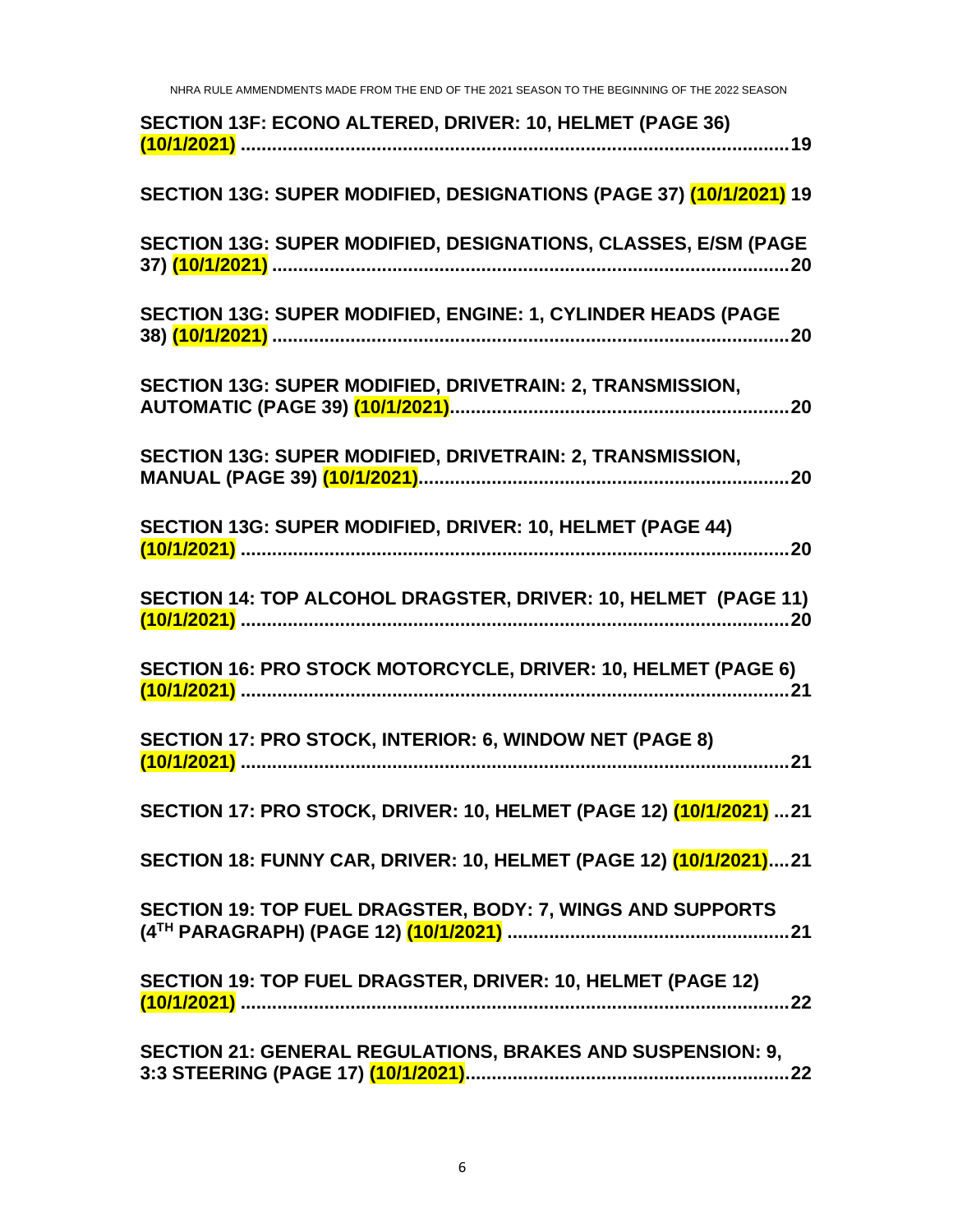|  | SECTION 21: GENERAL REGULATIONS, DRIVER:10, 10:4 HELMET (PAGE |
|--|---------------------------------------------------------------|
|  |                                                               |

|  | <b>SECTION 22: CHARTS AND FORMULAS, SFI SPECIFICATIONS (PAGE 8)</b> |
|--|---------------------------------------------------------------------|
|  |                                                                     |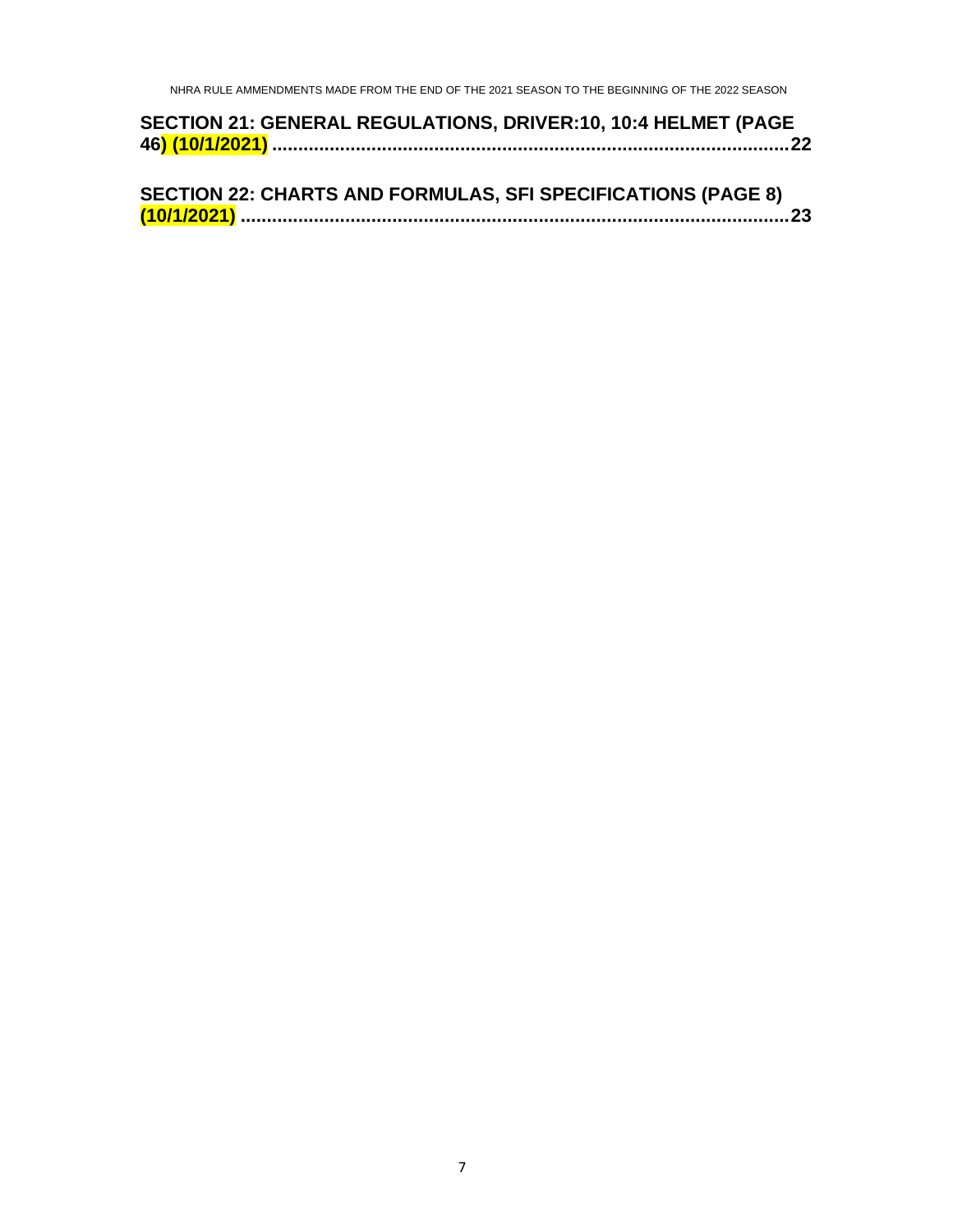#### <span id="page-7-0"></span>**INTRODUCTION, HAVE A TECH QUESTION?, DIVISION 4 (Page iii) (10/1/2021)**

#### **Division 4**

(Arkansas, Louisiana, Mississippi, New Mexico, Oklahoma,

Tennessee, and Texas; Mexico)

**Contact**

Matt Plotkin (Regional Technical Specialist), **[mplotkin@nhra.com](mailto:mplotkin@nhra.com)** 

mpotkin@nhra.com

626.505.4339

**North Central Division:** Illinois, Indiana, Kentucky, Michigan, Ohio, and Wisconsin; Western Ontario, Canada

#### <span id="page-7-1"></span>**INTRODUCTION, DIVISION FIELD OFFICES, SOUTH CENTRAL DIVISION (4) OFFICE (Page iv) (10/1/2021)**

**Trey Capps**, Division Director, tcapps@nhra.com, 469.248.0014; fax, 469.248.0024 Matt Plotkin (Regional Technical Specialist), [mplotkin@nhra.com](mailto:mplotkin@nhra.com) mpotkin@nhra.com, 626.505.4339 **Mady Ayesh,** Division Services Coordinator, 469-248-0014 12959 Jupiter Road, Suite 240, Dallas, TX 75238 Monday and Friday, 7-9 p.m. CT **South Central Division:** Arkansas, Louisiana, Mississippi, New Mexico, Oklahoma, Tennessee, and Texas; Mexico 8412 Myers Road E, Suite 305, Bonney Lake, WA 98391 3702 West Valley Highway N, Suite 104, Auburn, WA 98001 Monday and Friday, 7-9 p.m. PT

**Northwest Division:** Alaska, Idaho, Montana, Oregon, and Washington; Alberta, British Columbia, and Saskatchewan, Canada

### <span id="page-7-2"></span>**INTRODUCTION, NHRA JR. STREET (Page xvii) (10/1/2021)**

Helmets are mandatory for the participant and the licensed supervising adult. Helmet can be either an open-face or a full-face helmet meeting Snell: **M2010**, M2015, M2020, SA2010, SA2015, SA2020, SFI<u>:</u> 31.1/2010, 31.1/2015, 31.1/2020, 41.1/2010, 41.1/2015, 41.1/2020, FIA 8860-2010, 8860-2015, 8860- 2018 certification.

#### <span id="page-7-3"></span>**SECTION 4A: SUPER PRO, PRO SPORTSMAN, DRIVER: 10, HELMET (Page 8) (10/1/2021)**

For all 10.00 to 13.99 closed-bodied cars, either an open-face or a full-face Snell: M<sub>2010</sub>, M2015, M2020, SA2010, SA2015, SA2020, SFI: 31.1/2010, 31.1/2015, 31.1/2020, FIA: 8860-2010, 8860-2015 or 8860-2018 helmet with or without a shield is mandatory.

For all 10.00 and slower dune-buggy-type vehicles and all 10.00 to 13.99 openbodied front-engine or rear-engine supercharged, turbocharged, nitrous, or naturally aspirated cars, a full-face Snell: **M2010**, M2015, M2020, *SA2010*,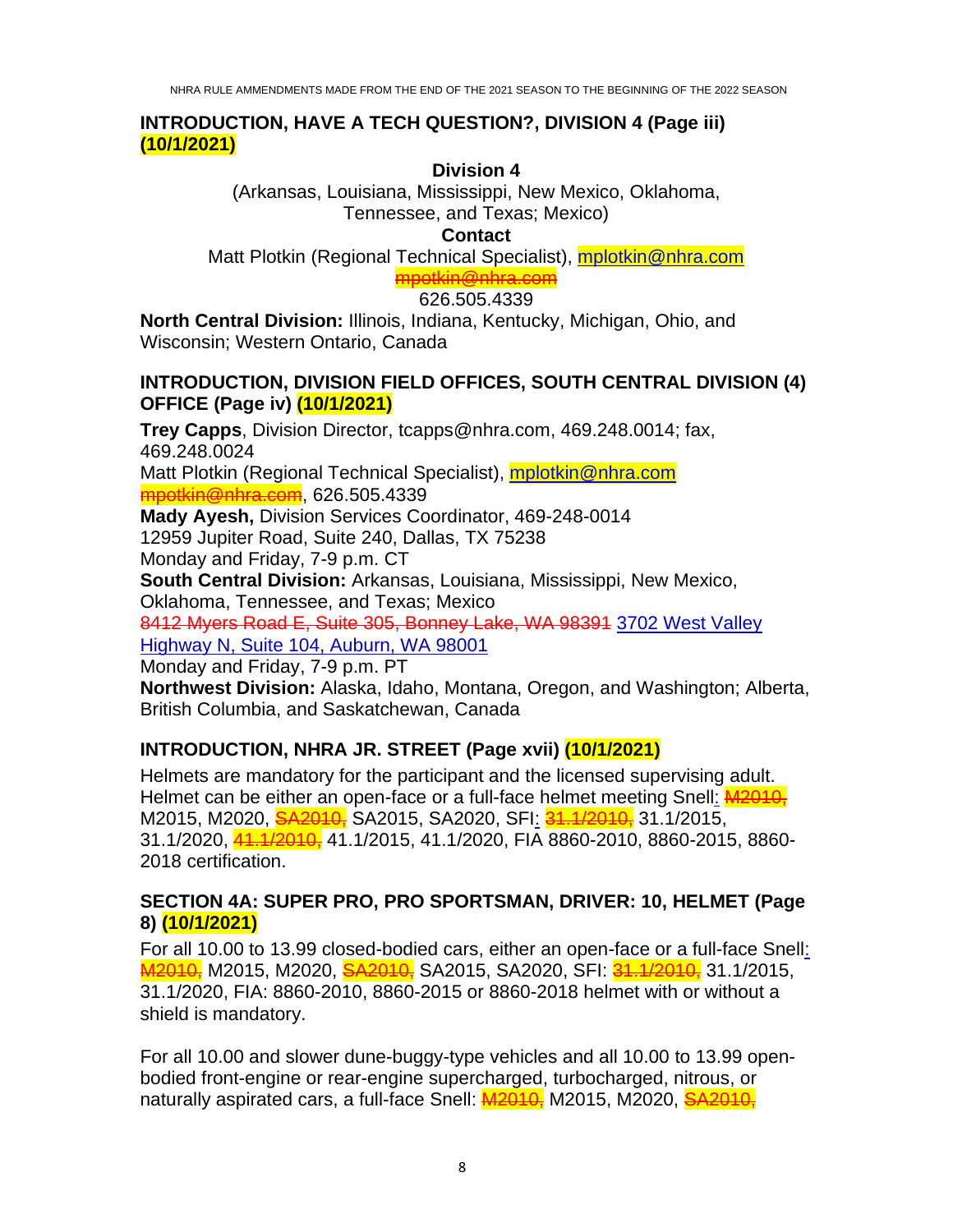SA2015, SA2020, FIA: 8860-2010, 8860-2015 or 8860-2018 helmet and shield mandatory (goggles prohibited).

For all 9.99 and quicker closed-bodied cars, a full-face Snell: M2010, M2015, M2020, SA2010, SA2015, SA2020, FIA: 8860-2010, 8860-2015 or 8860-2018 helmet mandatory; shield permitted (goggles prohibited). For all 9.99 and quicker open-bodied front-engine or rear-engine supercharged, turbocharged, or nitrous cars, a full-face Snell: **SA2010,** SA2015, SA2020, FIA: 8860-2010, 8860-2015 or 8860-2018 helmet and shield mandatory (goggles prohibited).

For all 9.99 or quicker open-bodied front-engine or rear-engine naturally aspirated cars, a full-face Snell: **M2010,** M2015, M2020, SA2010, SA2015, SA2020, FIA: 8860-2010, 8860-2015 or 8860-2018 helmet and shield mandatory (goggles prohibited). See General Regulations 10:7.

#### <span id="page-8-0"></span>**SECTION 4B: ADVANCED ET, DRIVER: 10, HELMET (Page 12) (10/1/2021)**

For all closed-bodied cars, a full-face Snell: **M2010**, M2015, M2020, SA2010, SA2015, SA2020, FIA: 8860-2010, 8860-2015 or 8860-2018 helmet mandatory; shield mandatory (goggles prohibited).

For all open-bodied front-engine or rear-engine supercharged, turbocharged, or nitrous cars, a full-face Snell: **SA2010,** SA2015, SA2020, FIA: 8860-2010, 8860-2015 or 8860-2018 helmet and shield mandatory (goggles prohibited).

For all open-bodied naturally aspirated gasoline- or methanol-burning cars, a fullface Snell: <mark>M2010,</mark> M2015, M2020, SA2010, SA2015, SA2020, FIA: 8860-2010, 8860-2015 or 8860-2018 helmet and shield mandatory (goggles prohibited). See General Regulations 10:7.

#### <span id="page-8-1"></span>**SECTION 4C: E.T. MOTORCYCLE, RIDER: 10, HELMET (Page 15) (10/1/2021)**

Full-face Snell: **M2010**, M2015, M2020, SA2010, SA2015, SA2020, FIA: 8860-2010, 8860-2015 or 8860-2018 helmet mandatory; shield mandatory (goggles prohibited). See General Regulations 10:7.

#### <span id="page-8-2"></span>**SECTION 4E: E.T. SNOWMOBILE, RIDER: 10, HELMET (Page 19) (10/1/2021)**

Full-face Snell: **M2010**, M2015, M2020, SA2010, SA2015, SA2020, FIA: 8860-2010, 8860-2015 or 8860-2018 helmet mandatory; shield mandatory (goggles prohibited). See General Regulations 10:7.

#### <span id="page-8-3"></span>**SECTION 4F: ALL-TERRAIN VEHICLE, RIDER: 10, HELMET (Page 22) (10/1/2021)**

Full-face Snell: **M2010**, M2015, M2020, SA2010, SA2015, SA2020, FIA: 8860-2010, 8860-2015 or 8860-2018 helmet mandatory; shield mandatory (goggles prohibited). See General Regulations 10:7.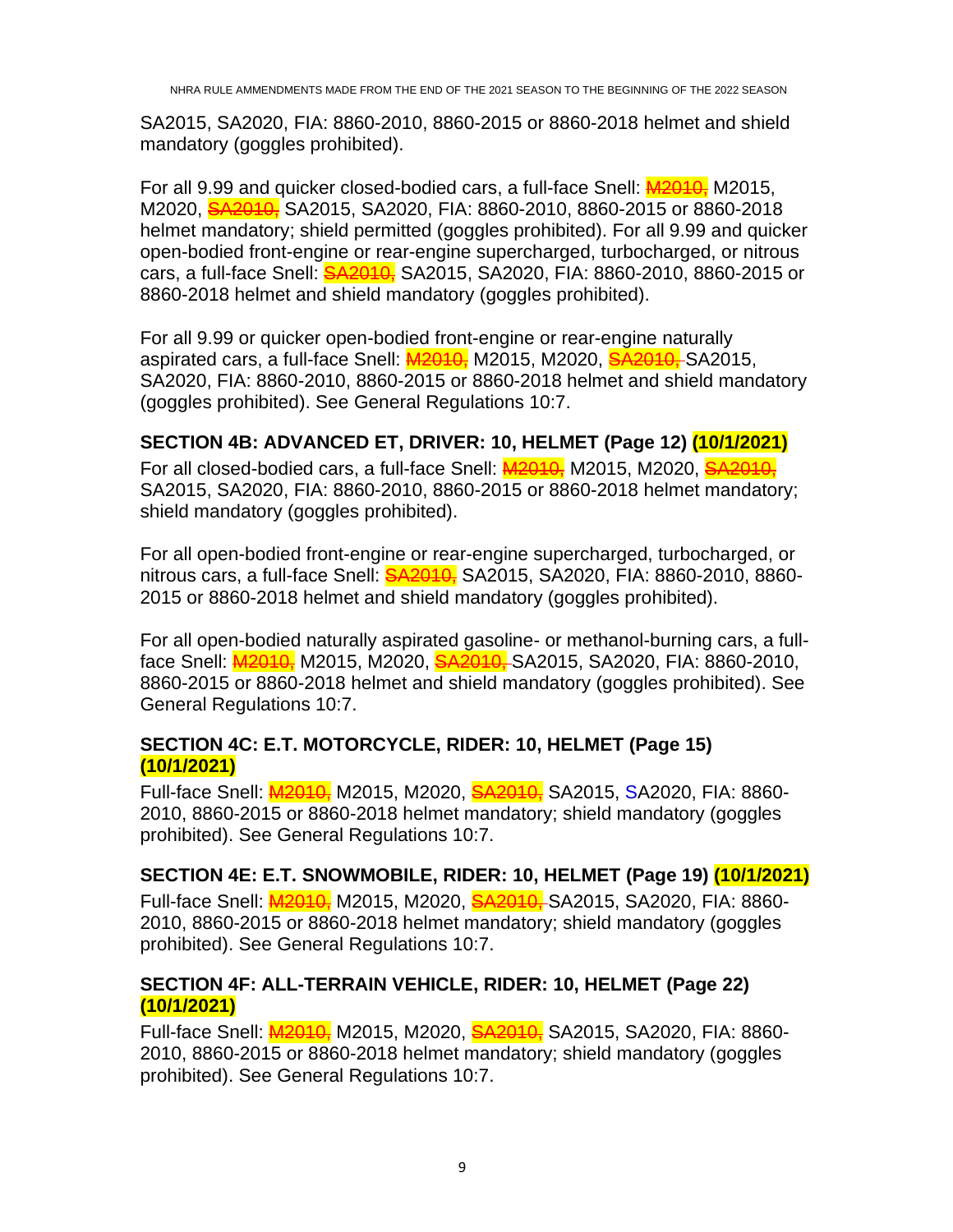#### <span id="page-9-0"></span>**SECTION 5: NHRA TOP FUEL HARLEY DRAG RACING SERIES, ENGINE:1, ENGINE (Page 1) (10/1/2021)**

Must be NHRA-accepted. Must keep design features of Harley-Davidson engines (Pushrod, 45° to 90° VTwin). Carbureted, fuel injected or supercharged single or double engines. Maximum displacement for all combinations 200 cubic inches. Minimum pushrod length  $\frac{119}{110}$  inches. Beginning January 1, 2021, maximum displacement for normally aspirated combinations 200 cubic inches and for supercharged combinations 170 cubic inches. Pushrod aftermarket heads are permitted (including 4 valve). Crankcase and all tanks containing fluids must have vent tubes routed to catch can or have a non-spill breather system on motorcycle. Superchargers must have rubber manifold connections or some form of "sneeze" valve. Supercharger blankets are mandatory. Must have "Bellypan" scatter shield under engine. SFI Specification 46.1 approved engine restraint systems are required. A nonflammable, oil absorbent liner mandatory inside of retention device. These restraints must be replaced or recertified by the manufacturer every two (2) years. Chest protectors are mandatory.

#### <span id="page-9-1"></span>**SECTION 5: NHRA TOP FUEL HARLEY DRAG RACING SERIES, RIDER: 10, HELMET (Page 3) (10/1/2021)**

Full-face Snell: **M2010**, M2015, M2020, SA2010, SA2015, SA2020, FIA: 8860-2010, 8860-2015 or 8860-2018 helmet mandatory; shield mandatory (goggles prohibited). Eject Helmet Removal System (part number SDR 890-01-30) mandatory and must be installed per manufacturer instructions. A Stand 21 Lid Lifter head sock meeting SFI 3.3 may be used in lieu of the Eject Helmet Removal System. See General Regulations 10:7

#### <span id="page-9-2"></span>**SECTION 6: E3 SPARK PLUGS NHRA PRO MOD DRAG RACING SERIES PRESENTED BY J&A SERVICE, DRIVETRAIN: 2, TRANSMISSION (3RD Paragraph) (Page 4) (10/1/2021)**

Aftermarket converter drive units permitted. When an automatic transmission or converter drive is utilized the following items are mandatory: - an SFI Spec 6.1 or 6.3 flywheel shield and an SFI Spec 29.1 or 29.2 flexplate, are mandatory. All entries utilizing a converter must be equipped with a neutral safety switch and a reverse lockout, a bBolt together torque converters must be through bolt using minimum Grade 8 bolts, and a belly pan (see BODY:7, BELLY PAN). with locking nut. Transmission brake permitted on all converter-equipped entries-: electric transbrake release system only. All entries using a torque converter must utilize a belly pan, see BODY: 7, BELLY PAN.

#### <span id="page-9-3"></span>**SECTION 6: E3 SPARK PLUGS NHRA PRO MOD DRAG RACING SERIES PRESENTED BY J&A SERVICE, DRIVER: 10, HELMET (Page 10) (10/1/2021)**

For all cars, a full-face Snell: **SA2010,** SA2015, SA2020, FIA: 8860-2010, 8860-2015 or 8860-2018 helmet and shield mandatory (goggles prohibited). Eject Helmet Removal System (Part # SDR 890-01-30) mandatory and must be installed per manufacturer instructions. A Stand 21 Lid Lifter head sock meeting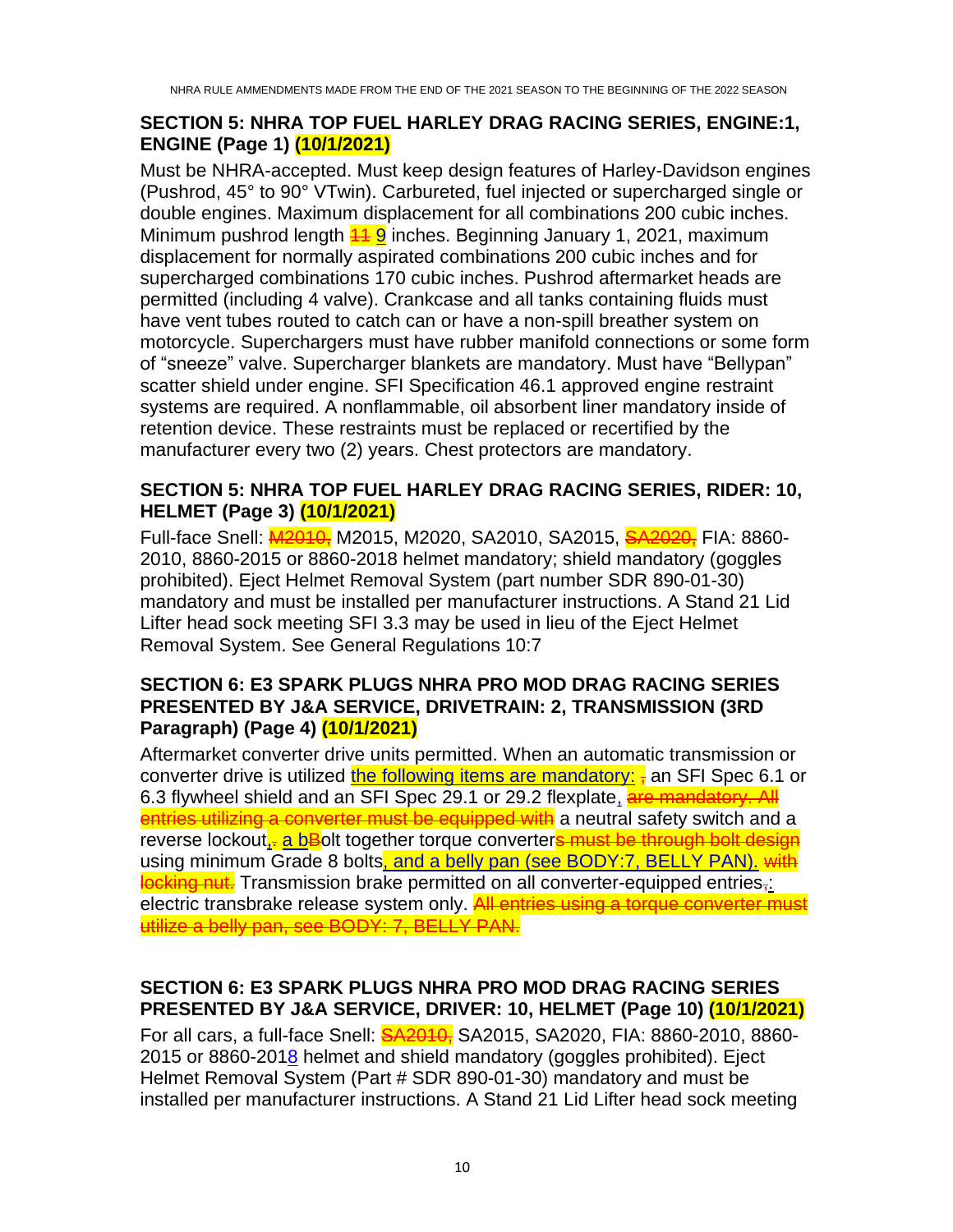SFI 3.3 may be used in lieu of the Eject Helmet Removal System. See General Regulations 10:7.

#### <span id="page-10-0"></span>**SECTION 7A: TOP SPORTSMAN, DRIVER: 10, HELMET (Page 6) (10/1/2021)**

Full-face helmet meeting Snell: **M2010**, M2015, M2020, SA2010, SA2015. SA2020, FIA: 8860-2010, 8860-2015 or 8860-2018 mandatory; shield mandatory (goggles prohibited). See General Regulations 10:7.

#### <span id="page-10-1"></span>**SECTION 7B: TOP DRAGSTER, DRIVER: 10, HELMET (Page 10) (10/1/2021)**

For all open-bodied naturally aspirated gasoline- or methanol-burning cars, a fullface Snell: <mark>M2010,</mark> M2015, M2020, SA2010, SA2015, SA2020, FIA: 8860-2010, 8860-2015 or 8860-2018 mandatory; shield mandatory (goggles prohibited). See General Regulations 10:7.

For all open-bodied front-engine or rear-engine supercharged, turbocharged, or nitrous cars, a full-face Snell: **SA2010,** SA2015, SA2020, FIA: 8860-2010, 8860-2015 or 8860-2018 helmet and shield mandatory (goggles prohibited).

#### <span id="page-10-2"></span>**SECTION 8: SUPER STREET, DRIVER: 10, HELMET (Page 6) (10/1/2021)**

For all closed-bodied cars, an open-face or a full-face Snell: M2010, M2015, M2020, **SA2010,** SA2015, SA2020, FIA: 8860-2010, 8860-2015 or 8860-2018 helmet mandatory; shield permitted (goggles prohibited). For all open-bodied supercharged, turbocharged, or naturally aspirated cars, a full-face Snell: <mark>M2010,</mark> M2015, M2020, SA2010, SA2015, SA2020, FIA: 8860-2010, 8860-2015 or 8860-2018 helmet and shield mandatory (goggles prohibited). See General Regulations 10:7.

#### <span id="page-10-3"></span>**SECTION 9: SUPER GAS, DRIVER: 10, HELMET (Page 2) (10/1/2021)**

For all closed-bodied cars, a full-face Snell: M2010, M2015, M2020, SA2010, SA2015, SA2020, FIA: 8860-2010, 8860-2015 or 8860-2018 helmet mandatory; shield permitted (goggles prohibited).

For all open-bodied supercharged or turbocharged cars, a full-face Snell **SA2010, SA2015, SA2020, FIA: 8860-2010, 8860-2015 or 8860-2018 helmet** and shield mandatory (goggles prohibited).

For all open-bodied, naturally aspirated gasoline- or methanol-burning cars, a full-face Snell: **M2010,** M2015, M2020, SA2010, SA2015, SA2020, FIA: 8860-2010, 8860-2015 or 8860-2018 helmet and shield mandatory (goggles prohibited). See General Regulations 10:7.

#### <span id="page-10-4"></span>**SECTION 11A: STOCK CARS, DESIGNATIONS, CLASS WEIGHT BREAKS (Page 1) (10/1/2021)**

#### **CLASS WEIGHT BREAKS**

(based on pounds per NHRA-factored horsepower)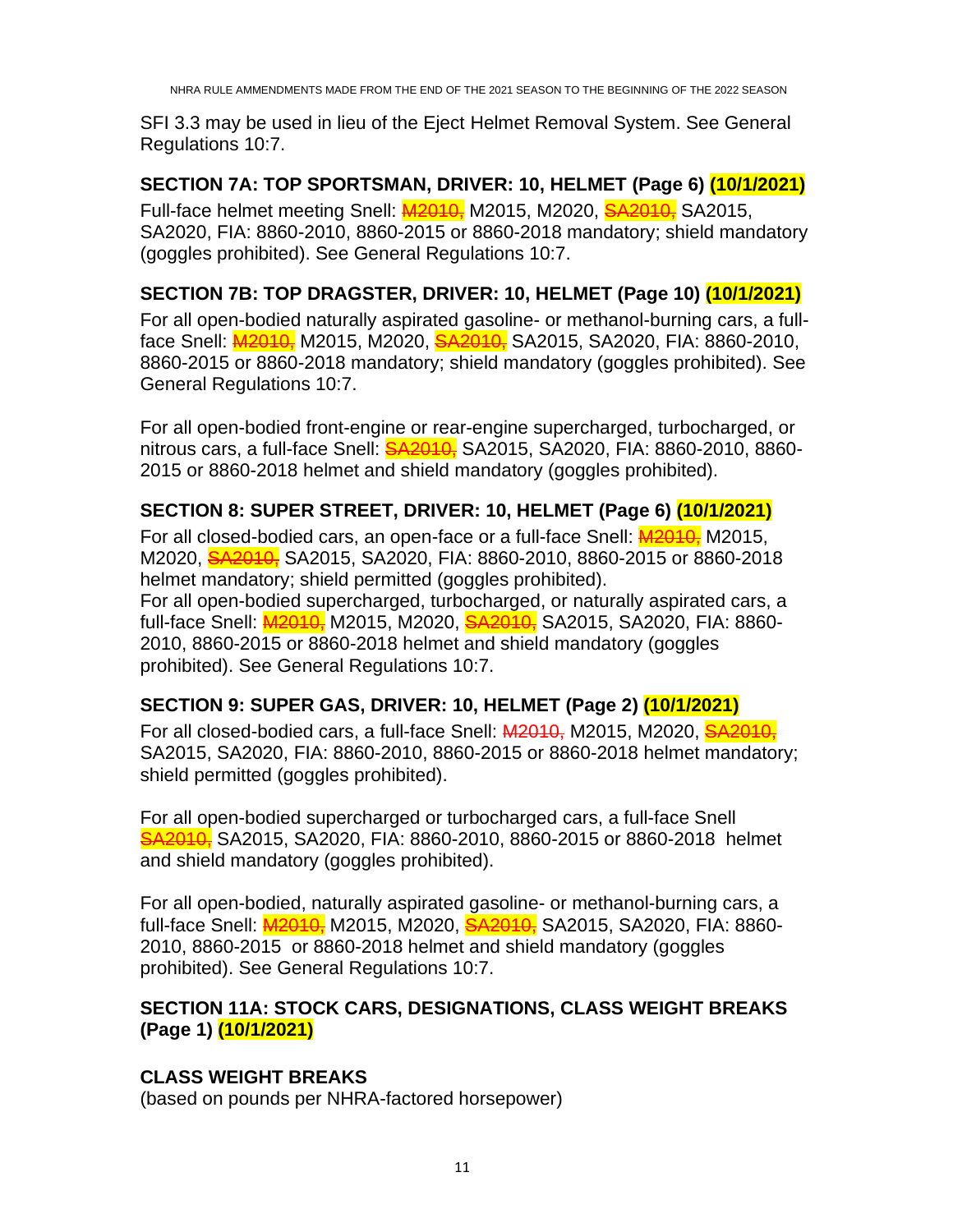| FS/AA: 5:50 to 5:99                   | A: 8.00 to 8.49     | O: 15.00 to 15.99                                                                             |
|---------------------------------------|---------------------|-----------------------------------------------------------------------------------------------|
| FS/A: 6.00 to 6.49                    | B: 8.50 to 8.99     | P: 16.00 to 16.99                                                                             |
| FS/B: 6.50 to 6.99                    | $C: 9.00$ to $9.49$ | Q: 17.00 to 17.99                                                                             |
| FS/C: 7,00 to 7.49                    | $D: 9.50$ to $9.99$ | R: 18.00 to 18.99                                                                             |
| FS/D: 7.50 to 7.99                    | $E: 10.00$ to 10.49 | T: 19.00 to 19.99                                                                             |
| FS/E: 8.00 to 8.49                    | $F: 10.50$ to 10.99 | U: 20.00 or more                                                                              |
| FS/F: 8.50 to 8.99                    | G: 11.00 to 11.49   | V: 22.00 or more                                                                              |
| FS/G: 9.00 to 9.49                    | H: 11.50 to 11.99   | W: 24.00 or more                                                                              |
| FS/H: 9.50 to 9.99 1: 12.00 to 12.49  |                     | AAF: 11,00 to 12.99                                                                           |
| FS/I: 10.00 to 10.49                  | J: 12.50 to 12.99   | AF: 13.00 to 15.99                                                                            |
| FS/J: 10.50 to 10.99                  | K: 13.00 to 13.49   | BF: 16.00 to <b>17.49-18.99</b>                                                               |
| FS/K: 11.00 to 11.49                  | L: 13.50 to 13.99   | CF: $\frac{47.50 \text{ to } 18.99 \text{ -} 19.00 \text{ to } 21.99}{100 \text{ to } 21.99}$ |
| FS/L: 11.50 or more M: 14.00 to 14.49 |                     | DF: $19.002.00$ to 24.99                                                                      |
| AA: 7.50 to 7.99                      | N: 14.50 to 14.99   | EF: 25.00 or more                                                                             |

#### <span id="page-11-0"></span>**SECTION 11A: STOCK CARS, DRIVER: 10, HELMET (Page 12) (10/1/2021)**

For all 10.00 and slower cars, either an open-face or a full-face Snell: M2010, M2015, M2020, SA2010, SA2015, SA2020, FIA: 8860-2010, 8860-2015 or 8860-2018 helmet mandatory; shield permitted (goggles prohibited).

#### <span id="page-11-1"></span>**SECTION 11B: NHRA FACTORY STOCK SHOWDOWN, ENGINE: 1, OIL SYSTEMS (New section after OIL CONTAINMENT) (Page 15) (10/1/2021)**

Dry-sump oil systems prohibited. External single-stage oil pumps permitted; no additional pump stages permitted.

#### <span id="page-11-2"></span>**SECTION 12A: SUPER STOCK, DRIVER: 10, HELMET (Page 11) (10/1/2021)**

For all 10.00 and slower cars, either an open-face or a full-face Snell: M2010, M2015, M2020, **SA2010,** SA2015, SA2020, FIA: 8860-2010, 8860-2015 or 8860-2018 helmet mandatory; shield permitted (goggles prohibited).

For all 9.99 and quicker cars, a full-face Snell: M2010, M2015, M2020, SA2010, SA2015, SA2020, FIA: 8860-2010, 8860-2015 or 8860-2018 helmet mandatory; shield permitted (goggles prohibited). See General Regulations 10:7.

#### <span id="page-11-3"></span>**SECTION 13: COMP, ENGINE: 1, CYLINDER HEADS (new section before ENGINE) (Page 1) (10/1/2021)**

The following Competition Eliminator classes have cylinder head restrictions: All Econo Dragsters (13B), I/A, IAA, K/A, K/AA, L/A, L/AA (13D) all street roadsters (13D), all Altered Trucks (13E), all Econo Altereds (13F), and all Super Modified classes (13G). For all classes see the appropriate class requirements for any additional requirements.

The above listed classes are restricted to OEM or aftermarket cast iron or cast aluminum, generally available cylinder heads. Billet heads are prohibited. OEM heads must have OEM number cast into the head. Aftermarket heads must have manufacturer's logo and/or number cast or marked into the head. Casting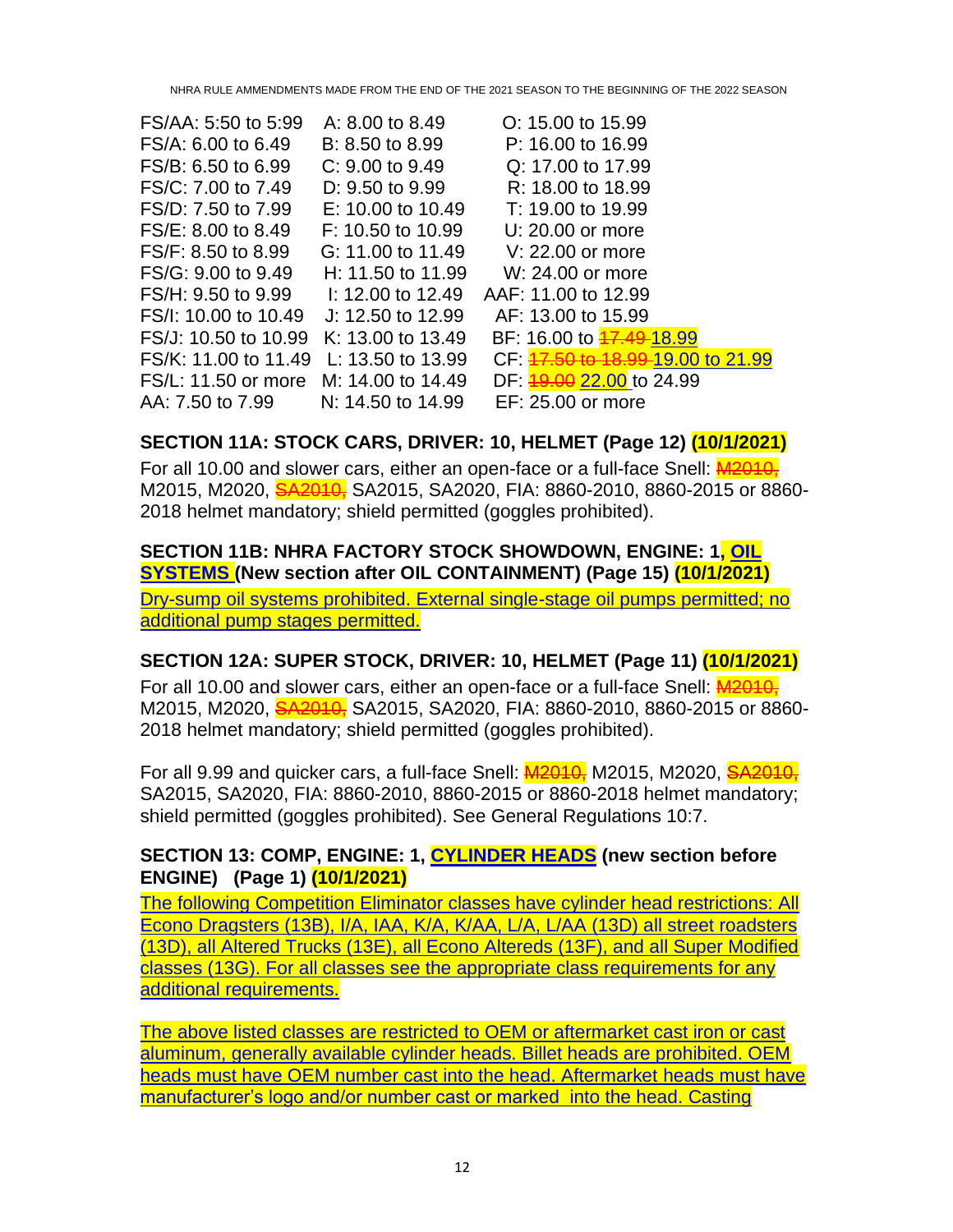logos/numbers must be unaltered and visible. Maximum one spark plug per cylinder. All classes except G/ED, L/A, LA/A, F/EA, and H/EA are restricted to two valves per cylinder. For G/ED, L/A, LA/A, F/EA, and H/EA see the appropriate Class Designation for the number of valves permitted

Porting, polishing permitted; header plates permitted. Exhaust port plates that protrude into port prohibited except Altered Trucks. For Altered Trucks exhaust port plate permitted, may be higher than head, no wider than 1 1/2 inches, may not be recessed into port more than plate width. Any size valves permitted. Angle milling and/or rolling permitted. External modifications permitted. Combustionchamber modifications permitted. The valve cover rail may be modified. Heads may be cut for larger pushrods and springs. Any size valves permitted. Spark plug holes may be relocated.

For those classes that require true wedge cylinder heads (with inline and parallel valves only) the valves may be tilted and/or canted  $\pm$  1.0 degrees from parallel.

For those classes listed above all other cylinder head modifications are prohibited.

#### <span id="page-12-0"></span>**SECTION 13: COMP, ENGINE: 1, ENGINE (Page 1) (10/1/2021)**

For Econo Dragster, Altered Truck, Econo Altered, and Super Modified classes: OEM aftermarket small-block Chevrolet (SBC) engines with bore centers greater than 4.400 inches, maximum 4.500 inches, are permitted only in A/ED, P/ST, P/STA, A/EA, A/SM, A/SMA, B/SM, B/SMA, C/SM, and C/SMA. SBC engines with bore centers greater than 4.400 inches are permitted in all V-8 Dragster and V-8 Altered classes; not permitted in any Nostalgia Dragster classes. All classes except A/A, A/AP, A/PM, AA/AM, AA/AT, BB/A, CC/A, BB/AM, BB/AT, CC/AT, DD/AT, B/A, B/AP, C/A, D/A, E/A, F/A, G/A, H/A, I/A, J/A, K/A, L/A, M/A, A/AA, B/AA, C/AA, D/AA, E/AA, F/AA, G/AA, H/AA, I/AA, J/AA, K/AA, and L/AA and M/AA are restricted to an absolute maximum bore center of 5.000 inches. Classes A/A, A/AA, A/AP, A/PM, AA/AM, AA/AT, BB/A, CC/A, BB/AM, BB/AT, CC/AT, DD/AT, B/A, B/AP, C/A, D/A, E/A, F/A, G/A, H/A, I/A, J/A, K/A, L/A, A/AA, B/AA, C/AA, D/AA, E/AA, F/AA, G/AA, H/AA, I/AA, J/AA, K/AA, and L/AA, and M/AA are restricted to an absolute maximum bore center of 5.300 inches.

#### <span id="page-12-1"></span>**SECTION 13: COMP, DRIVETRAIN: 2, TRANSMISSION, MANUAL (Page 3) (10/1/2021)**

Where permitted by class regulations, a manual transmission must meet the following criteria: any aftermarket planetary or clutchless manual transmission, maximum of five forward speeds. Reverse gear mandatory. Lenco drive, Quickdrive or BRT drive unit using a manual transmission behind a converter and transbrake are permitted. A manual transmission behind a converter without a transbrake is also permitted. Acceptable transbrake wiring and pneumatic schematics for the BRT drive, Lenco drive and Quickdrive units are available in the Accepted Products list on NHRARacer. com. The Lencodrive uses a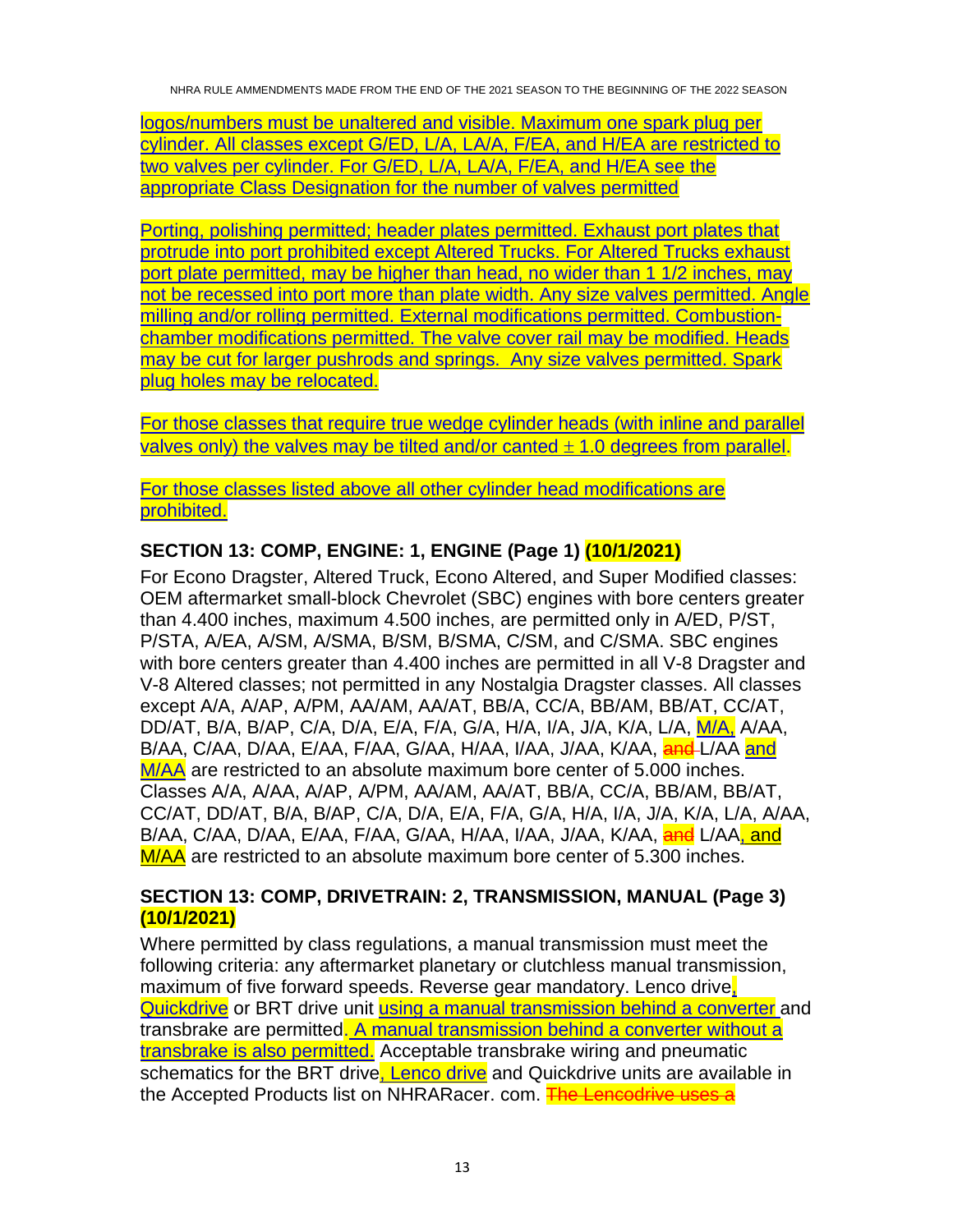conventional electric transbrake system. Maximum one transmission brake solenoid permitted. Automated shifters and/or timer-type shifting devices prohibited; each individual shift must be a function of the driver. Shifting must be controlled by manual or pneumatic means only (driver pulls the lever or pushes the button); electric or electronics may in no way affect the shifting mechanism. See General Regulations 2:12, 2:13, 2:14.

### <span id="page-13-0"></span>**SECTION 13A: GAS DRAGSTER, DESIGNATIONS (Page 5) (10/1/2021)**

A/D, A/DA, B/D, B/DA, C/D, C/DA, D/D, D/DA, E/D, E/DA, F/D, F/DA, G/D, G/DA, H/D, I/D, J/D, and J/DA, K/D and K/DA preceded by the car number.

#### <span id="page-13-1"></span>**SECTION 13A: GAS DRAGSTER, DESIGNATIONS, CLASSES (add after J/DA) (Page 6) (10/1/2021)**

- K/D: 4.50 or more pounds per cubic inch; inline or opposed 5- or 6-cylinder engines with with OEM generally available cylinder heads only 4.40 or more pounds per cubic inch; inline or opposed 5- or 6-cylinder engines with stock production heads
- K/DA: 4.50 or more pounds per cubic inch; inline or opposed 5- or 6-cylinder engines, with OEM generally available cylinder heads only, automatic transmission with converter only

 4.40 or more pounds per cubic inch; inline or opposed 5- or 6-cylinder engines with stock production heads, automatic transmission with converter only.

#### <span id="page-13-2"></span>**SECTION 13A: GAS DRAGSTER, ENGINE: 1, CYLINDER HEADS (Page 11) (10/1/2021)**

Any type 2-valve head permitted in A/D, A/DA, B/D, B/DA, D/D, D/DA, E/D (see CLASSES), and G/D. Any type 2- or 4-valve head permitted in F/D (see CLASSES), H/D, and I/D. H/D and I/D, billet head prohibited. Any type 4-valve head permitted in J/D. Class C/D and C/DA restricted to true wedge cylinder heads (with inline and parallel valves) only. For K/D and K/DA see CLASSES on previous page.

#### <span id="page-13-3"></span>**SECTION 13A: GAS DRAGSTER, DRIVETRAIN: 2, TRANSMISSION, AUTOMATIC (Page 7) (10/1/2021)**

Permitted in A/DA, B/DA, C/DA, D/DA, E/DA, F/DA, G/DA, H/D, I/D, and J/DA, and K/DA. See Section 42 13, Transmission, Automatic, for details.

#### <span id="page-13-4"></span>**SECTION 13A: GAS DRAGSTER, DRIVETRAIN: 2, TRANSMISSION, MANUAL (Page 8) (10/1/2021)**

Permitted in A/D, B/D, C/D, D/D, E/D, F/D, G/D, H/D, I/D, and J/D, and K/D. See Section  $\frac{42}{13}$ , Transmission, Manual, for details.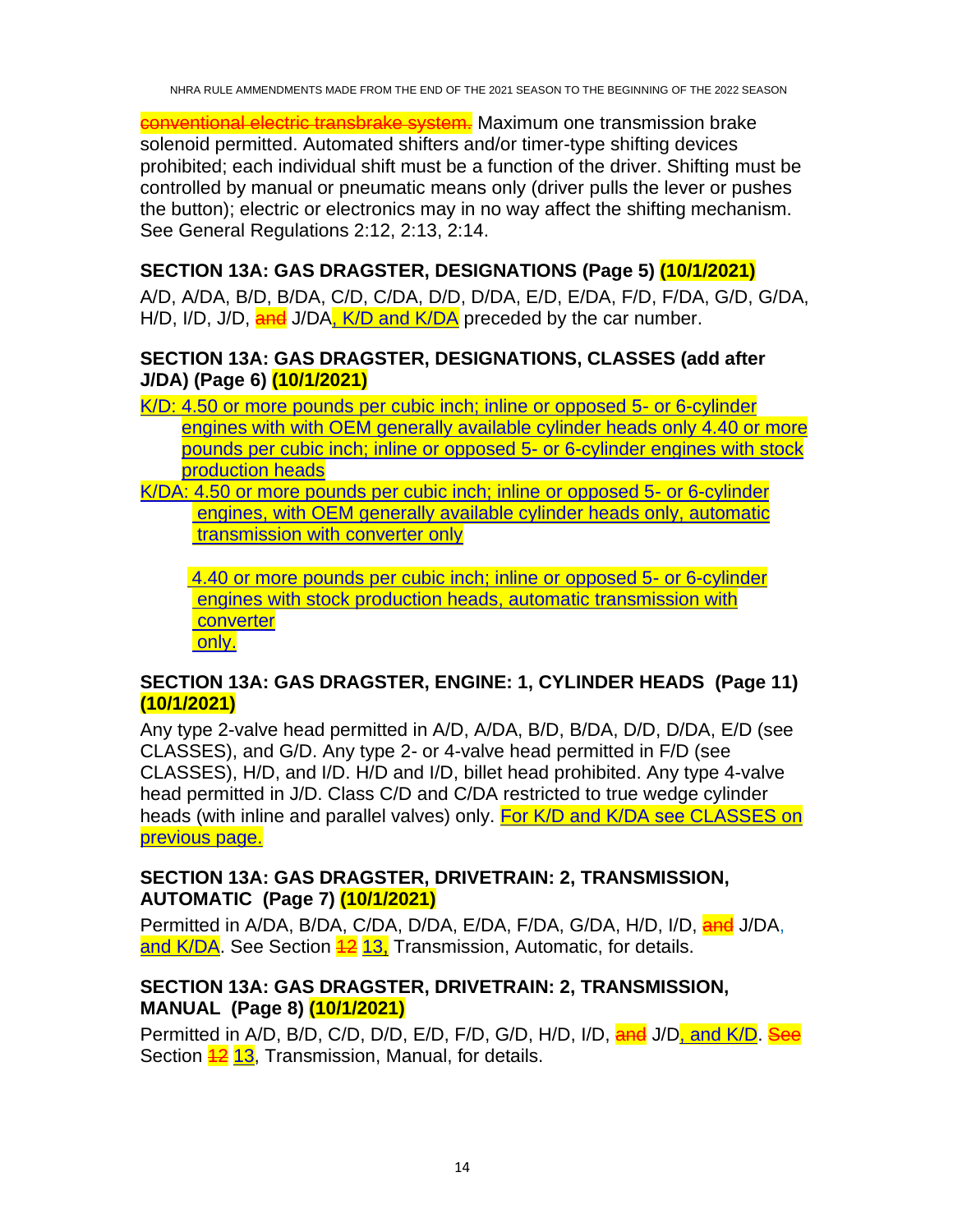#### <span id="page-14-0"></span>**SECTION 13A: GAS DRAGSTER, DRIVER: 10, HELMET (Page 9) (10/1/2021)** For all turbocharged and/or methanol-burning cars, a full-face Snell: **SA2010**, SA2015, SA2020, or FIA: 8860-2010, 8860-2015 or 8860-2018 helmet and shield mandatory (goggles prohibited).

For all naturally aspirated gasoline-burning cars, a full-face Snell: **M2010**, M2015, M2020, **SA2010**, SA2015, SA2020, or FIA: 8860-2010, 8860-2015 or 8860-2018 helmet and shield mandatory (goggles prohibited). See General Regulations 10:7.

#### <span id="page-14-1"></span>**SECTION 13B: ECONO DRAGSTER, ENGINE: 1, CYLINDER HEADS (Page 11) (10/1/2021)**

See CYLINDER HEADS Comp Section 13. All heads must be NHRA-accepted, two valves per cylinder, OEM casting (no billet) except as noted in G/ED. Heads must have OEM number cast into head. A/ED: hemi, canted/splayed valve, or wedge head permitted. B/ED and C/ED: true wedge cylinder heads (with inline and parallel valves) only. Porting, polishing permitted; header plates permitted. Exhaust port plates that protrude into port prohibited. Any size valves permitted, valves may be tilted and/or canted. Angle milling and/or rolling p ermitted. External modifications permitted. Combustion-chamber modifications permitted. The valve cover rail may be modified. Heads may be cut for larger pushrods and springs. Spark plug holes must be in NHRA-approved location. Siameseconfigured cylinder heads are prohibited in E/ED and G/ED.

#### <span id="page-14-2"></span>**SECTION 13B: ECONO DRAGSTER, DRIVETRAIN: 2, TRANSMISSION, AUTOMATIC (Page 11) (10/1/2021)**

Permitted. See Section **42 13**, Transmission, Automatic, for details.

#### <span id="page-14-3"></span>**SECTION 13B: ECONO DRAGSTER, DRIVER: 10, HELMET (Page 13) (10/1/2021)**

For all cars, a full-face Snell: *M2010*, M2015, M2020, SA2010, SA2020, SA2020, or FIA: 8860-2010, 8860-2015 or 8860-2018 helmet and shield mandatory (goggles prohibited). See General Regulations 10:7.

#### <span id="page-14-4"></span>**SECTION 13C: NOSTALGIA DRAGSTER, ENGINE: 1, DESIGNATIONS, CLASSES (Page 14) (10/1/2021)**

- A/ND 3.50 pounds per cubic inch, 1,300 pounds minimum weight. Limited to OEM cast-iron Hemi, Chevy or OEM Ford cylinder head. Cast OEM or aftermarket aluminum cylinder heads permitted with an additional 0.15 pound per cubic inch weight.
- B/ND 3.50 pounds per cubic inch, 1,300 pounds minimum weight. Limited to OEM cast-iron Hemi, 23-degree **small block** Chevy true wedge, or OEM Ford cylinder head. Cast OEM or aftermarket generally available aluminum cylinder heads permitted with an additional 0.15 pound per cubic inch weight.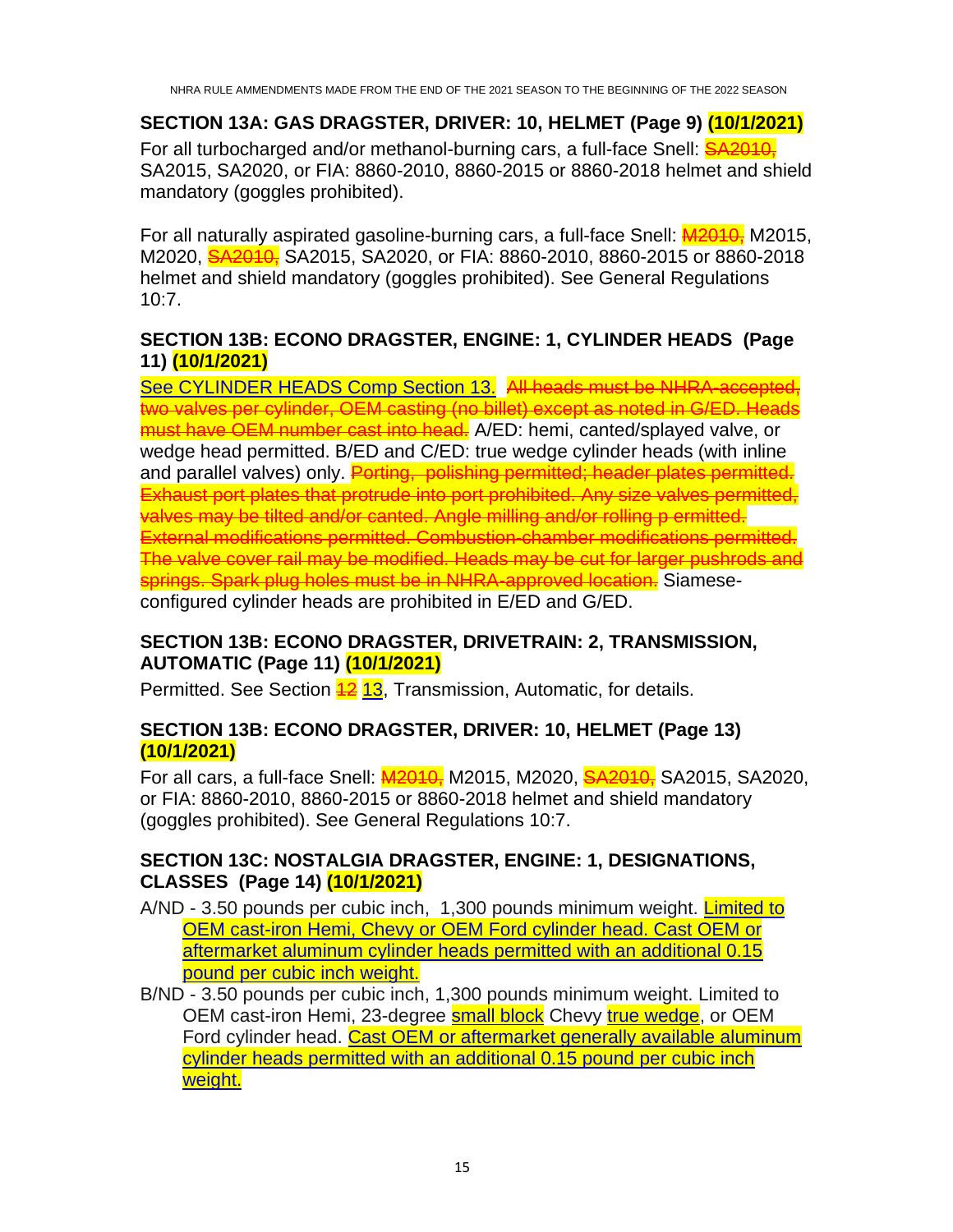#### <span id="page-15-0"></span>**SECTION 13C: NOSTALGIA DRAGSTER, ENGINE: 1, CYLINDER HEAD (Page 14) (10/1/2021)**

For B/ND<del>, cylinder head must be NHRA accepted</del>; valves may be tilted +/maximum 3 degrees by angle milling the cylinder head only.

#### <span id="page-15-1"></span>**SECTION 13C: NOSTALGIA DRAGSTER, ENGINE: 1, ENGINE (Page 14) (10/1/2021)**

One internal-combustion, reciprocating, automobile-type V-8 engine permitted. Cast-iron block mandatory. Aluminum heads prohibited. Maximum 430 cid. No collector-style headers allowed. Dry sumps and evacuation system permitted. See General Regulations 1:2.

#### <span id="page-15-2"></span>**SECTION 13C: NOSTALGIA DRAGSTER, DRIVETRAIN: 2, TRANSMISSION, AUTOMATIC (Page 15) (10/1/2021)**

Permitted. Maximum two forward speeds. Automated, electric, or pneumatic shifter prohibited. See Section  $\frac{42}{13}$ , Transmission, Automatic, for details.

#### <span id="page-15-3"></span>**SECTION 13C: NOSTALGIA DRAGSTER, DRIVER: 10, HELMET (Page 16) (10/1/2021)**

For all cars, a full-face Snell:  $\frac{\text{M2010}}{\text{M2015}}$ , M2020,  $\frac{\text{S}42010}{\text{S}42015}$ , SA2020, or FIA: 8860-2010, 8860-2015 or 8860-2018 helmet and shield mandatory (goggles prohibited). See General Regulations 10:7.

#### <span id="page-15-4"></span>**SECTION 13D: ALTERED AND STREET ROADSTER, DESIGNATIONS (Page 16) (10/1/2021)**

AA/AM, AA/AT, BB/A, CC/A, BB/AM, BB/AT, CC/AT, DD/AT, A/A, A/AP, B/A, B/AP, C/A, D/A, E/A, F/A, G/A, H/A, I/A, J/A, K/A, L/A, M/A, A/AA, B/AA, C/AA, D/AA, E/AA, F/AA, G/AA, H/AA, I/AA, J/AA, K/AA, L/AA, M/AA, AA/AF, and BB/AF, preceded by car number.

#### <span id="page-15-5"></span>**SECTION 13D: ALTERED AND STREET ROADSTER, DESIGNATIONS, CLASSES (add after L/A) S (Page 17) (10/1/2021)**

M/A: 5.50 or more pounds per cubic inch. Inline or opposed 5- or 6-cylinder engines only; with OEM generally available cylinder heads only; 1,400-pound minimum

#### <span id="page-15-6"></span>**SECTION 13D: ALTERED AND STREET ROADSTER, DESIGNATIONS, CLASSES (afterBB/AF) S (Page 18) (10/1/2021)**

Classes A/A through  $\frac{L}{A}$  M/A are manual transmission only. Classes A/AA through L/AA M/AA are automatic transmission only, utilize corresponding manual-transmission class displacements and minimum weights. A/AP and B/AP reserved for planetary-type transmission with torque converter.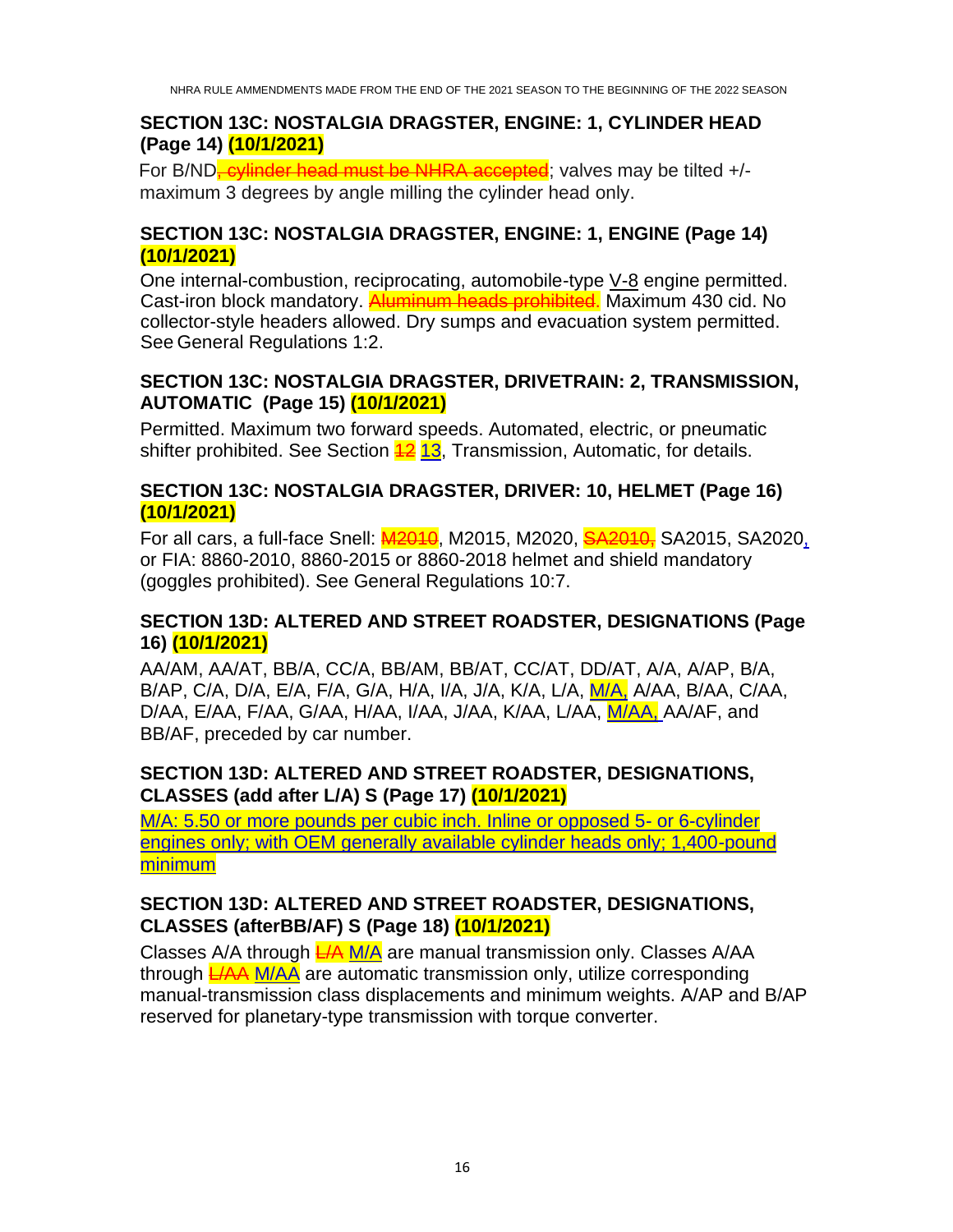#### <span id="page-16-0"></span>**SECTION 13D: ALTERED AND STREET ROADSTERS, ENGINE: 1, CYLINDER HEADS, ALTEREDs (Page 18) (10/1/2021)**

Any type 2-valve head permitted in A through D, F through H, J, A/AP, B/AP, and CC/A. E is restricted to true wedge cylinder heads (with inline and parallel valves) only. For I, K, and L see CYLINDER HEADS Comp Section 13. I. K, and L are restricted to OEM generally available, NHRA-accepted heads. I and K are also restricted to 2-valve cylinder heads; L may be 2-valve or 4-valve. CC/AT and DD/AT are restricted to 4-valve cylinder heads only. AA/AF and BB/AF are restricted to OEM production (assembly line) 4-valve cast cylinder heads only. For all other classes, any cylinder-head configuration is permitted.

#### <span id="page-16-1"></span>**SECTION 13D: ALTERED AND STREET ROADSTER, ENGINE: 1, CYLINDER HEADS, STREET ROADSTERS (Page 18) (10/1/2021)**

See CYLINDER HEADS Comp Section 13. All heads must be NHRA-accepted, two valves per cylinder, OEM casting (no billet) with OEM number cast into head. Hemi, canted/splayed valve, or wedge head permitted.

Porting, polishing permitted; header plates permitted. Exhaust port plates that protrude into port prohibited. Any size valves permitted, valves may be tilted and/or canted. Angle milling and/or rolling p ermitted. External modifications permitted in port area. Combustion-chamber modifications permitted. The valve cover rail may be modified. Heads may be cut for larger pushrods and springs. Spark plug holes must be in NHR-approved location.

#### <span id="page-16-2"></span>**SECTION 13D: ALTERED AND STREET ROADSTER, DRIVETRAIN: 2, TRANSMISSION, AUTOMATIC (Page 21) (10/1/2021)**

Permitted in AA/AM, AA/AT, BB/A, CC/A, BB/AM, BB/AT, CC/AT, DD/AT, A/AA through **L/AA** M/AA, AA/AF, BB/AF, B/SR, and C/SR. Cars with fully automatic transmissions with converter in A/AA may be 100 pounds under calculated class weight; classes B/AA through I/AA may be 250 pounds under calculated class weight; J/AA through  $\frac{L}{A}$  M/AA may be 150 pounds under calculated class weight. CC/A with fully automatic transmission may deduct 225 pounds; Lencodrive-type transmission may deduct 150 pounds (for CC/A only). CC/A may be under posted minimum weight, maximum 50 pounds. Except as noted above (for CC/A only), at no time, regardless of transmission, may a vehicle be under the minimum weight as stipulated under class designations. See Section  $\frac{42}{13}$ , Transmission, Automatic, for details.

#### <span id="page-16-3"></span>**SECTION 13D: ALTERED AND STREET ROADSTER, DRIVETRAIN: 2, TRANSMISSION,MANUAL (Page 21) (10/1/2021)**

Permitted in AA/AM, AA/AT, BB/A, CC/A, BB/AM, BB/AT, CC/AT, DD/AT, A/A through  $\frac{L}{A}$  M/A, AA/AF, BB/AF, and A/SR. Classes A/AP and B/AP limited to planetary transmission with a maximum three forward speeds only. See Section **12 13**, Transmission, Manual, for details.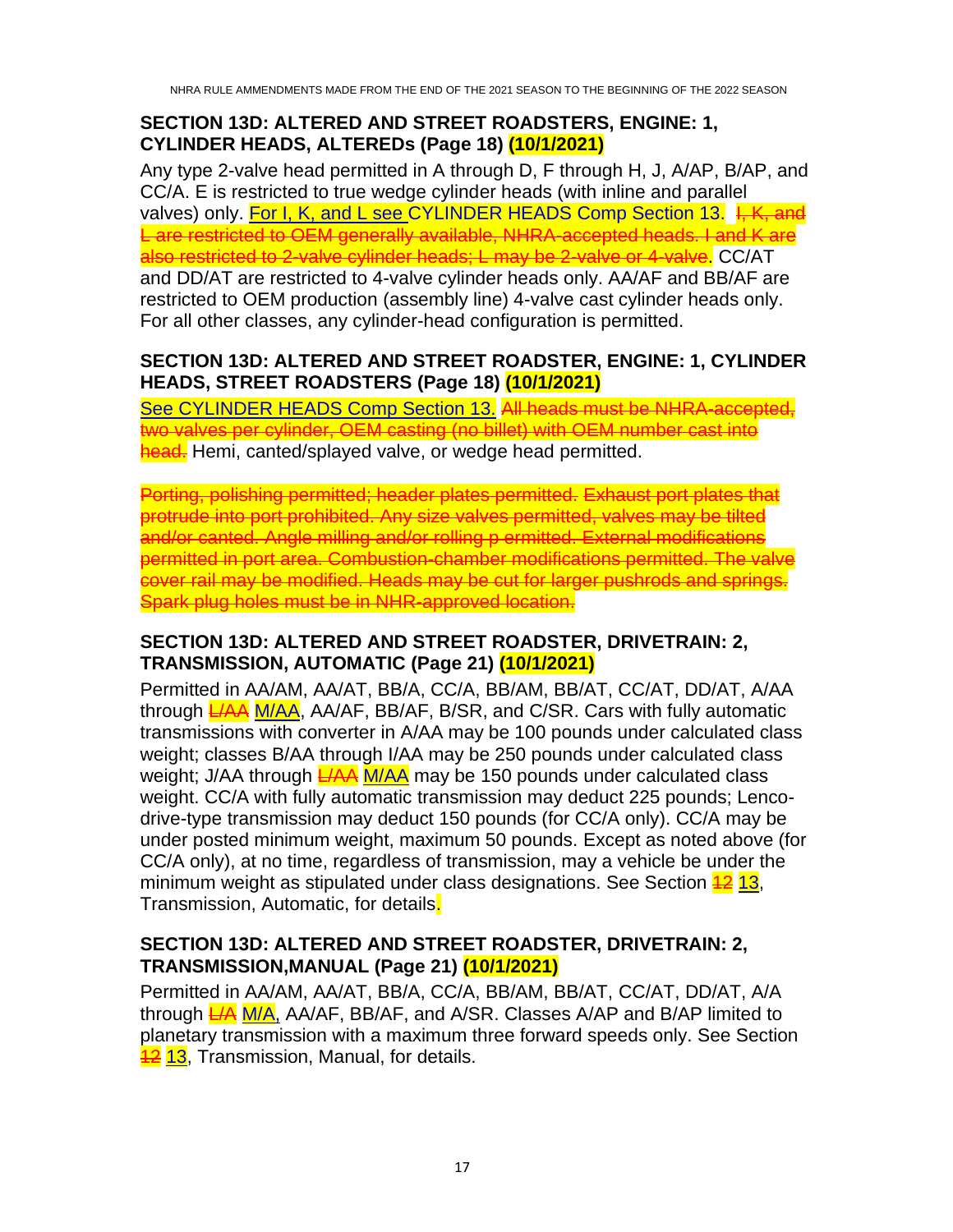#### <span id="page-17-0"></span>**SECTION 13D: ALTERED AND STREET ROADSTER, FRAME: 4, ROLL CAGE (Page 21) (10/1/2021)**

Mandatory. All chassis must meet the following SFI Spec: AA/M through G/A, B/AA through G/AA, I/A through K/A, M/A, and I/AA through K/AA, M/AA must meet SFI Spec 25.1, 25.2, 25.3, 25.4, or 25.5 as applicable; open-bodied cars must meet SFI Spec 10.1, 10.2, 10.3, or 10.4 as applicable. All others must conform to the SFI Spec for the body style used. See General Regulations 4:4, 4:11, 10:6.

#### <span id="page-17-1"></span>**SECTION 13D: ALTERED & STREET ROADSTER, DRIVER: 10, HELMET (Page 25) (10/1/2021)**

For all cars, a full-face Snell: **M2010,** M2015, M2020, SA2010, SA2015, SA2020, FIA: 8860-2010, 8860-2015 or 8860-2018 helmet and shield mandatory (goggles prohibited). See General Regulations 10:7.

For all front-engine, open-bodied, supercharged or turbocharged cars, a full-face Snell: SA2010, SA2015, SA2020, FIA: 8860-2010, 8860-2015 or 8860-2018 helmet and shield mandatory (goggles prohibited).

For all open-bodied naturally aspirated cars, a full-face Snell: **M2010**, M2015, M2020, SA2010, SA2015, SA2020, FIA: 8860-2010, 8860-2015 or 8860-2018 helmet and shield mandatory (goggles prohibited). See General Regulations 10:7.

#### <span id="page-17-2"></span>**SECTION 13E: ALTERED TRUCK, ENGINE: 1, CYLINDER HEADS (Page 27) (10/1/2021)**

See CYLINDER HEADS Comp Section 13. Must be OEM, generally available, and NHRA-accepted, with OEM part/casting number cast into head. Cylinder head must be available as a finished piece with valve guides and valve seats installed. Any valve configuration or size permitted. As-produced valve cover mounting surface required and as produced head height (thickness) may not be exceeded. Ports may be raised. Exhaust port plate permitted, may be higher than head, no wider than 1 1/2 inches, may not be recessed into port more than plate width. Intake port plate prohibited. Maximum two valves per cylinder, maximum one spark plug per cylinder.

#### <span id="page-17-3"></span>**SECTION 13E: ALTERED TRUCK, DRIVETRAIN: 2, TRANSMISSION, AUTOMATIC (Page 28) (10/1/2021)**

Permitted in PS/TA, B/TA, and C/TA. See Section **12 13**, Transmission, Automatic, for details.

#### <span id="page-17-4"></span>**SECTION 13E: ALTERED TRUCK, DRIVETRAIN: 2, TRANSMISSION, MANUAL (Page 28) (10/1/2021)**

Permitted in PST, B/T, and C/T. See Section **42 13**, Transmission, Manual, for details.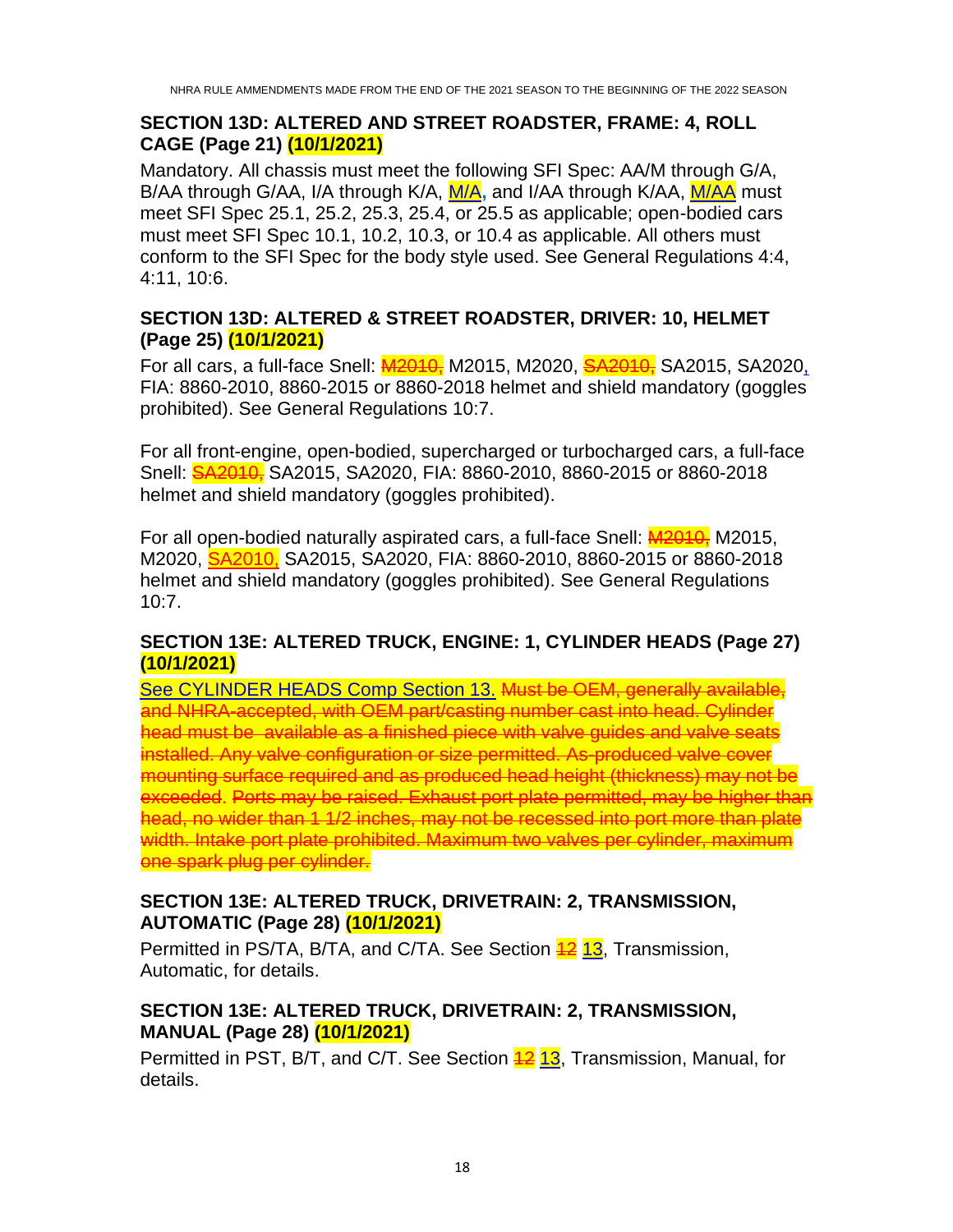#### <span id="page-18-0"></span>**SECTION 13E: ALTERED TRUCK, DRIVER: 10, HELMET (Page 31) (10/1/2021)**

For all trucks, a full-face Snell: **M2010**, M2015, M2020, SA2010, SA2015, SA2020, FIA: 8860-2010, 8860-2015 or 8860-2018 helmet and shield mandatory (goggles prohibited). See General Regulations 10:7.

#### <span id="page-18-1"></span>**SECTION 13F: ECONO ALTERED, ENGINE: 1, CYLINDER HEADS (Page 31) (10/1/2021)**

See CYLINDER HEADS Comp Section 13. All heads must be NHRA-accepted,  $t$  wo valves per cylinder OEM casting (no billet) with OEM number cast into head, except as noted in F/EA and H/EA. A/EA: hemi, canted/splayed valve, or wedge head permitted. B/EA: canted/splayed valve or wedge head permitted. C/EA: true wedge cylinder heads (with inline and parallel valves) only. Porting, polishing permitted; header plates permitted. Exhaust port plates that protrude into port prohibited. Any size valves permitted, valves may be tilted and/or canted. Angle milling and/or rolling permitted. External modifications permitted. Combustion-chamber modifications permitted. The valve cover rail may be modified. Heads may be cut for larger pushrods and springs. Spark-plug hole must be in NHRA-approved location. Siamese-configured cylinder heads are prohibited in E/EA and G/EA.

#### <span id="page-18-2"></span>**SECTION 13F: ECONO ALTERED, DRIVETRAIN: 2, TRANSMISSION, AUTOMATIC (Page 33) (10/1/2021)**

Permitted. See Section **42 13**, Transmission, Automatic, for details.

#### <span id="page-18-3"></span>**SECTION 13F: ECONO ALTERED, DRIVER: 10, HELMET (Page 36) (10/1/2021)**

For all closed-bodied cars, a full-face Snell: **M2010,** M2015, M2020, SA2010, SA2015, SA2020, FIA: 8860-2010, 8860-2015 or 8860-2018 helmet mandatory; shield mandatory in cars 7.49 seconds or quicker (goggles prohibited).

For all open-bodied cars, a full-face Snell: **M2010**, M2015, M2020, SA2010, SA2015, SA2020, FIA: 8860-2010, 8860-2015 or 8860-2018 helmet and shield mandatory (goggles prohibited). See General Regulations 10:7.

#### <span id="page-18-4"></span>**SECTION 13G: SUPER MODIFIED, DESIGNATIONS (Page 37) (10/1/2021)**

A/SM, B/SM, C/SM, D/SM, E/SM, F/SM, G/SM, H/SM, I/SM, A/SMA, B/SMA, C/SMA, D/SMA, E/SMA, F/SMA, G/SMA, H/ SMA, and I/SMA, preceded by car number.

No other modifications permitted in Super Modified unless outlined within the section. Classes of competition within Super Modified are for naturally aspirated**.**1967 or later automotive-production 2-door sedan or hardtop passenger cars and 1990 or later factory production 2-door pickup trucks, 1/2 ton or smaller (Sport Utility; Blazer, Explorer, Cherokee, etc. prohibited.) of which 500 units must have been built and are showroom available. Front-wheel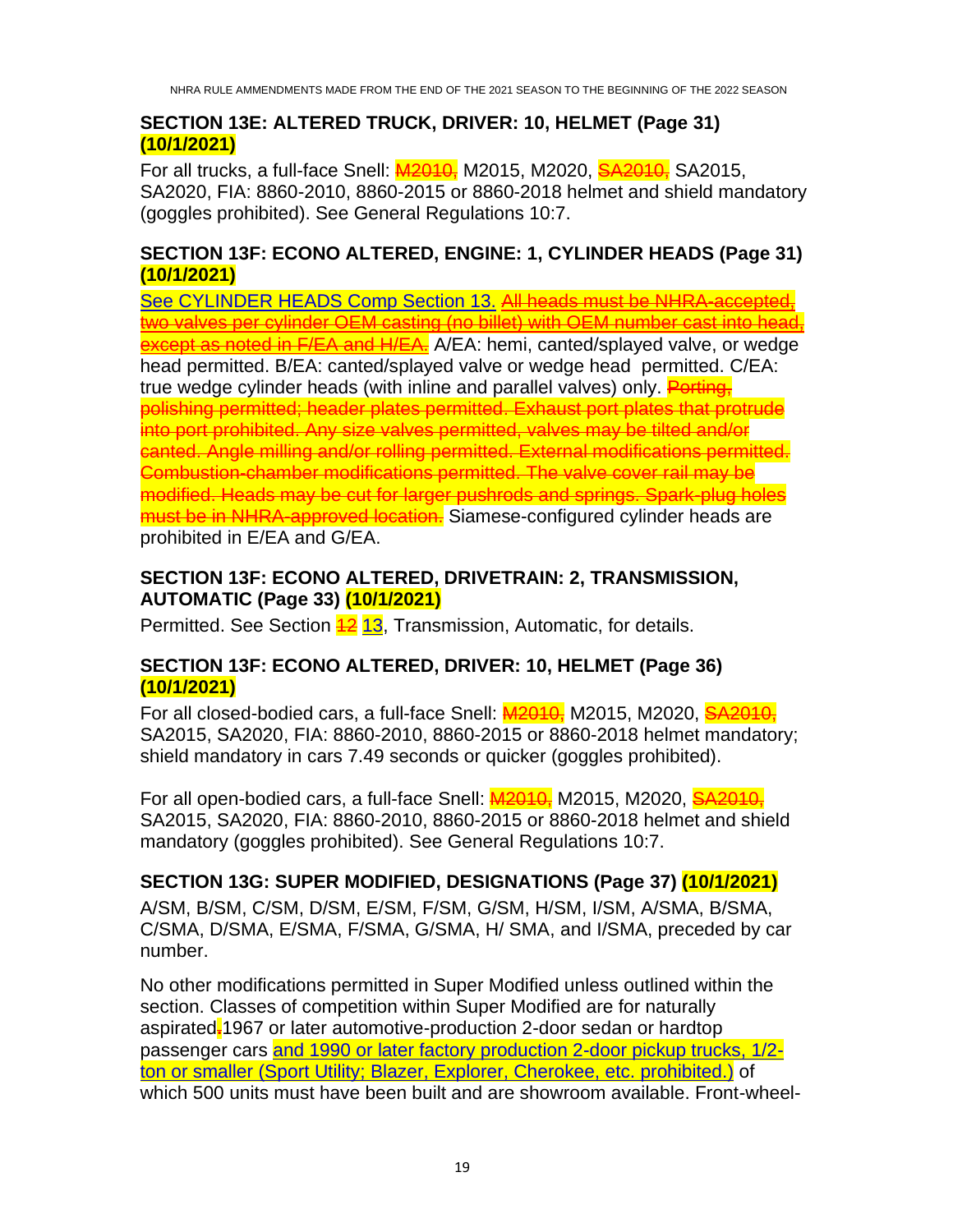drive conversions permitted. Class determined by total **car vehicle** weight (including driver) divided by total engine displacement (cubic inches).

#### <span id="page-19-0"></span>**SECTION 13G: SUPER MODIFIED, DESIGNATIONS, CLASSES, E/SM (Page 37) (10/1/2021)**

E/SM: 9.50 to 10.49 pounds per cubic inch. Wedge or splayed/canted- valve cylinder heads, maximum 366 cubic inches; V-8 only; 2,750-pound minimum

#### <span id="page-19-1"></span>**SECTION 13G: SUPER MODIFIED, ENGINE: 1, CYLINDER HEADS (Page 38) (10/1/2021)**

See CYLINDER HEADS Comp Section 13. Cylinder heads must be NHRAaccepted, two valves per cylinder. Aftermarket aluminum cylinder heads permitted (no billet). Hemi, canted/splayed valve, or wedge head permitted in A through C,  $E_i$  and I. Classes D, F, G, and H restricted to true wedge cylinder heads (with inline and parallel valves) only. Porting, polishing permitted; header plates permitted. Exhaust port plates that protrude into port prohibited. Any size valves permitted, valves may be tilted and/or canted. Angle milling and/or rolling permitted. External modifications permitted. Combustion-chamber modifications permitted. The valve cover rail may be modified. Heads may be cut for larger pushrods and springs. Spark plug holes must be in NHRA-accepted location.

#### <span id="page-19-2"></span>**SECTION 13G: SUPER MODIFIED, DRIVETRAIN: 2, TRANSMISSION, AUTOMATIC (Page 39) (10/1/2021)**

Permitted in A/SMA, B/SMA, C/SMA, D/SMA, E/SMA, F/SMA, G/SMA, H/SMA, and I/SMA. Cars with automatic transmissions may remove 250 pounds from regular class weight. In no case may vehicle weigh less than the posted minimum weight for the class. See General Regulations 2:14. See Section  $\frac{42}{13}$ , Transmission, Automatic, for details.

#### <span id="page-19-3"></span>**SECTION 13G: SUPER MODIFIED, DRIVETRAIN: 2, TRANSMISSION, MANUAL (Page 39) (10/1/2021)**

Permitted in A/SM, B/SM, C/SM, D/SM, E/SM, F/SM, G/SM, H/SM, and I/SM. See Section <sup>12</sup> 13, Transmission, Manual, for details.

#### <span id="page-19-4"></span>**SECTION 13G: SUPER MODIFIED, DRIVER: 10, HELMET (Page 44) (10/1/2021)**

For all cars, a full-face Snell: **M2010,** M2015, M2020, SA2010, SA2015, SA2020, FIA: 8860-2010, 8860-2015 or 8860-2018 helmet and shield mandatory (goggles prohibited). See General Regulations 10:7.

#### <span id="page-19-5"></span>**SECTION 14: TOP ALCOHOL DRAGSTER, DRIVER: 10, HELMET (Page 11) (10/1/2021)**

For all cars, a full-face Snell: **SA2010,** SA2015, SA2020, FIA: 8860-2010, 8860-2015 or 8860-2018 helmet and shield mandatory (goggles prohibited). Eject Helmet Removal System (part number SDR 890-01-30) mandatory and must be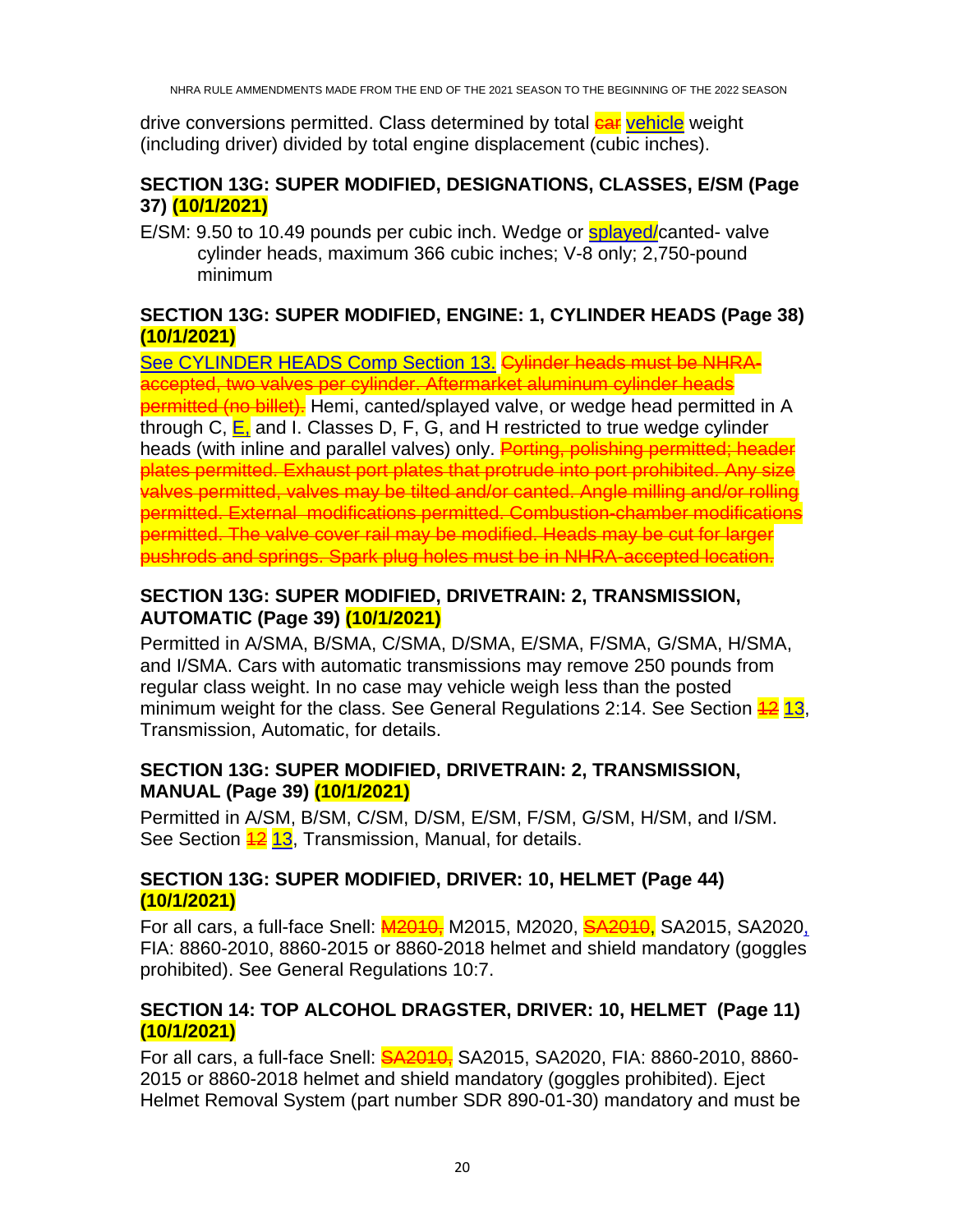installed per manufacturer instructions. A Stand 21 Lid Lifter head sock meeting SFI 3.3 may be used in lieu of the Eject Helmet Removal System. See General Regulations 10:7.

#### <span id="page-20-0"></span>**SECTION 16: PRO STOCK MOTORCYCLE, DRIVER: 10, HELMET (Page 6) (10/1/2021)**

Full-face Snell:  $\frac{\text{M2010}}{\text{M2015}}$ , M2020,  $\frac{\text{S}2010}{\text{S}42015}$ , A2020, FIA: 8860-2010, 8860-2015 or 8860-2018 helmet with shield mandatory (goggles prohibited). Eject Helmet Removal System (part number SDR 890-01-30) mandatory and must be installed per manufacturer instructions. A Stand 21 Lid Lifter head sock meeting SFI 3.3 may be used in lieu of the Eject Helmet Removal System. See General Regulations 10:7.

#### <span id="page-20-1"></span>**SECTION 17: PRO STOCK, INTERIOR: 6, WINDOW NET (Page 8) (10/1/2021)**

Window net meeting SFI Spec 27.1 mandatory. Window nets must be either ribbon or mesh type. No solid material type. Window net system must be NHRAaccepted. See NHRA Accepted Products on NHRARacer.com for a list of accepted window net systems. $2$  Mechanism for release must have red label and in visible sight for track officials to use externally. See General Regulations 6:3.

#### <span id="page-20-2"></span>**SECTION 17: PRO STOCK, DRIVER: 10, HELMET (Page 12) (10/1/2021)**

Full-face helmet meeting Snell: M<sub>2010</sub>, M2015, M2020, SA2010, SA2015 SA2020, FIA: 8860-2010, 8860-2015 or 8860-2018 mandatory; shield mandatory (goggles prohibited). Eject Helmet Removal System (part number SDR 890-01- 30) mandatory and must be installed per manufacturer instructions. A Stand 21 Lid Lifter head sock meeting SFI 3.3 may be used in lieu of the Eject Helmet Removal System. See General Regulations 10:7.

#### <span id="page-20-3"></span>**SECTION 18: FUNNY CAR, DRIVER: 10, HELMET (Page 12) (10/1/2021)**

Full-face helmet meeting Snell: **SA2010**, SA2015, SA2020, FIA: 8860-2010, 8860-2015 or 8860-2018 with shield mandatory. Eject Helmet Removal System (part number SDR 890-01-30) mandatory and must be installed per manufacturer instructions. A Stand 21 Lid Lifter head sock meeting SFI 3.3 may be used in lieu of the Eject Helmet Removal System. Utilizing a helmet chin strap is mandatory. See General Regulations 10:7.

#### <span id="page-20-4"></span>**SECTION 19: TOP FUEL DRAGSTER, BODY: 7, WINGS AND SUPPORTS (4TH Paragraph) (Page 12) (10/1/2021)**

Top Fuel rear wing main element limited to a maximum positive  $\frac{21}{1}$ -degree angle and a minimum negative 2-degree angle relative to the racing surface. The only exception is in Denver where there is no maximum. Rear wing must remain unaltered from manufacturer's specs.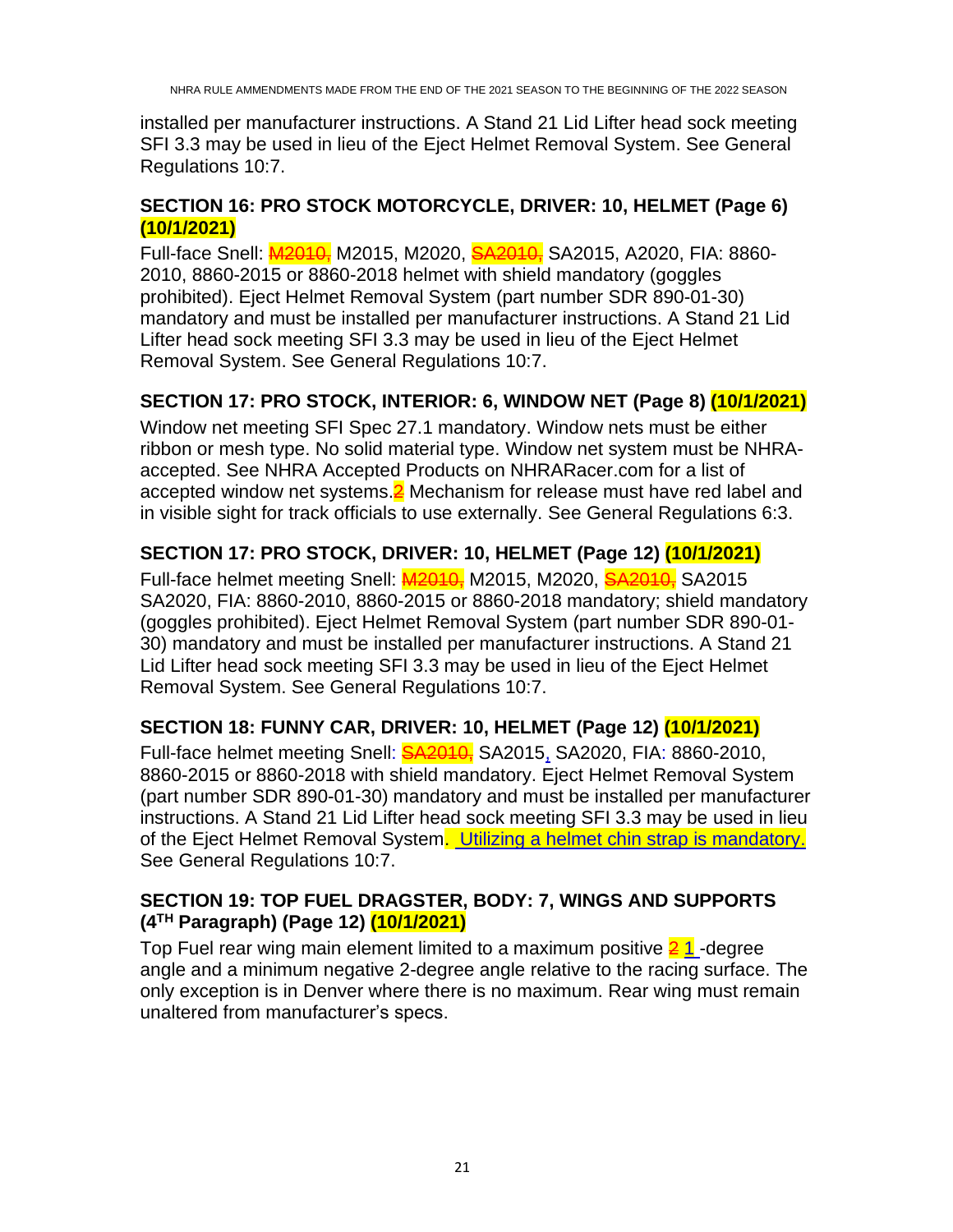#### <span id="page-21-0"></span>**SECTION 19: TOP FUEL DRAGSTER, DRIVER: 10, HELMET (Page 12) (10/1/2021)**

Full-face helmet meeting Snell: **SA2010**, SA2015, SA2020, FIA: 8860-2010, 8860-2015 or 8860-2018 with shield mandatory. Eject Helmet Removal System (part number SDR 890-01- 30) mandatory and must be installed per manufacturer instructions. A Stand 21 Lid Lifter head sock meeting SFI 3.3 may be used in lieu of the Eject Helmet Removal System. Utilizing a helmet chin strap is mandatory. See General Regulations 10:7

#### <span id="page-21-1"></span>**SECTION 21: GENERAL REGULATIONS, BRAKES AND SUSPENSION: 9, 3:3 STEERING (Page 17) (10/1/2021) (10/5/2021)**

Each car's steering system must be secure and free of defects. All butt-welded parts must have additional visible reinforcement. Only conventional automotive steering systems are permitted; flexible steering shafts prohibited. Rear-wheel steering prohibited, unless vehicle was originally manufactured with an OEM system. An OEM system may not be modified, altered, or used in any manner inconsistent with manufacturer's specifications. All rod ends must be a minimum of 3/8-inch shank diameter and must be installed with flat washers of sufficient outside diameter to prevent bearing pullout. All steering boxes, sectors, and shafts must be mounted to the frame or suitable crossmember and cannot be mounted in any case to the bellhousing and/or bellhousing adapter shield, or motor plate. A secondary steering shaft stop must be installed to prevent long steering shaft from injuring driver in case of frontal impact (i.e., collar or U-joint pinned at crossmember, bracket, etc.). Commercially available quick-disconnect steering wheels permitted (except as noted in Class Requirements). Adapter must be welded to shaft. All fasteners must be of a positive nature; no roll or pressed pins, no ball-lock pins, set screws, etc. NHRAaccepted swing-away steering column permitted with removable steering wheel. Except as noted in class requirements, minimum steering wheel diameter 11 inches; center steer vehicles may use butterfly type steering wheel and are

<span id="page-21-2"></span>exempt from 11 inch minimum steering wheel diameter requirement.

#### **SECTION 21: GENERAL REGULATIONS, DRIVER:10, 10:4 HELMET (Page 46) (10/1/2021)**

As outlined under Class Requirements, drivers in all classes, including motorcycles, must wear a helmet meeting Snell or SFI Specifications.

Full-face helmet mandatory on all cars 9.99 or quicker. See individual Class Requirements for additional requirements. Shield mandatory 7.49 and quicker.

| <b>NORTHA RESIDENT LABILITY DESIGNATION</b>                    |                                 |                                     |                |
|----------------------------------------------------------------|---------------------------------|-------------------------------------|----------------|
| Label                                                          | <b>Expires</b>                  | Label                               | <b>Expires</b> |
| Rnall 2010                                                     | 1/1/2002<br><del>.</del>        | SFI 24.1/2015 (JDRL only)           | 1/1/2027       |
| <b>Snell 2015</b>                                              | 1/1/2027                        | SFI 24.1/2020 (JDRL only)           | 1/1/2032       |
| <b>Snell 2020</b>                                              | 1/1/2032                        | Snell CMR 2016 (JDRL only) 1/1/2028 |                |
| CEL 21 1 and 11 1/2010<br><del>ori əl. i alıu 41. i/2010</del> | 1/1/2000<br><del>17172022</del> | FIA 8860-2010                       | 1/1/2028       |

#### **NHRA Helmet Expiration Dates**